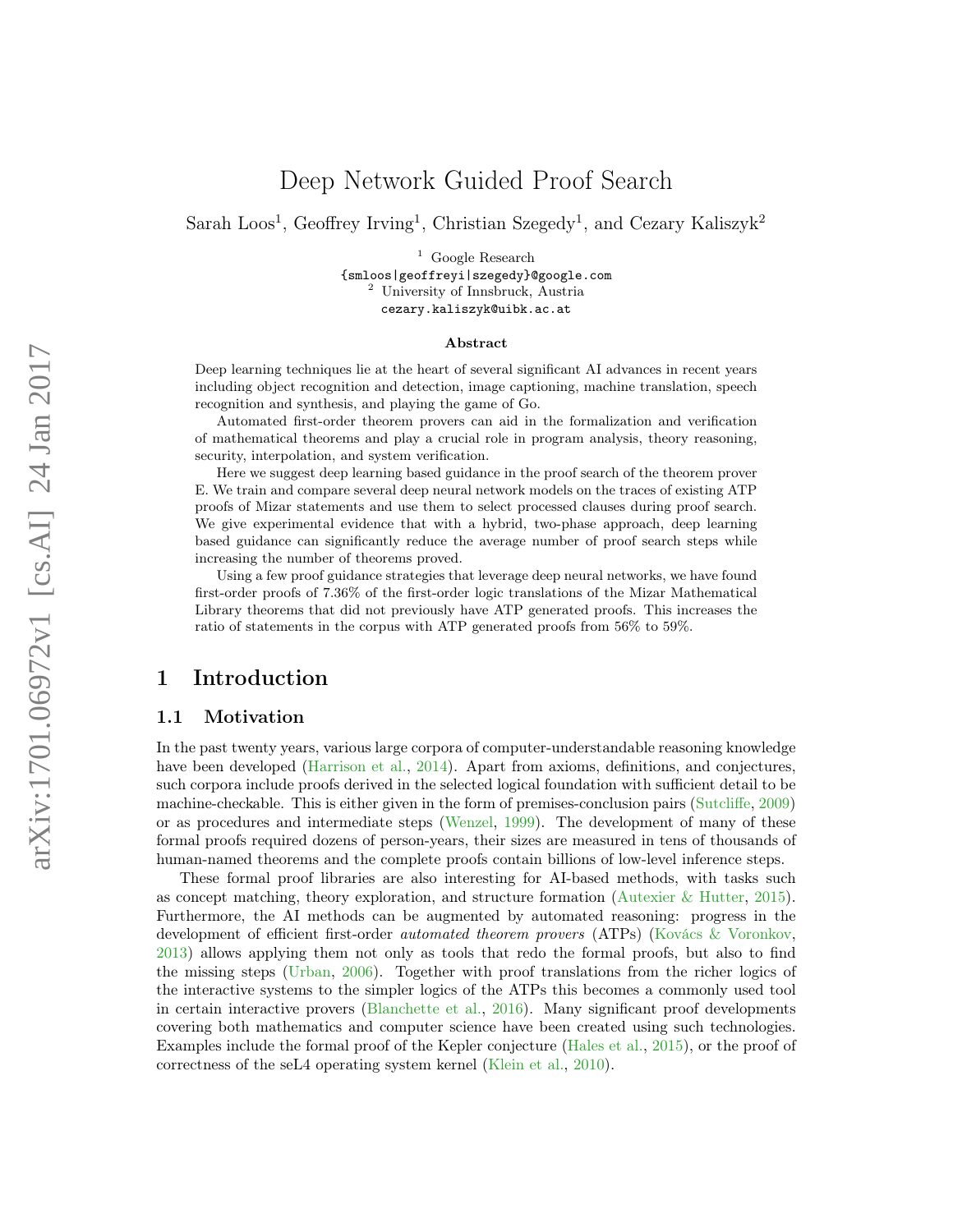Despite the completeness of the employed proof calculi, modern ATPs perform poorly in the presence of large fact libraries. For this reason AI-based heuristic and learning techniques are used to preselect lemmas externally [\(Kühlwein et al.,](#page-16-2) [2012\)](#page-16-2). Even with external selection [Alama](#page-14-2) [et al.](#page-14-2) [\(2012\)](#page-14-2) show that ATPs are only able to find proofs of up to twenty human steps among the proofs in the Mizar Mathematical Library [\(Grabowski et al.,](#page-15-2) [2015\)](#page-15-2), whereas the library contains a number of proofs with hundreds of steps. In contrast to external lemma selection, guiding an ATP internally has much better potential as the complete proof state is known. For the tableaux calculus the Machine Learning Connection Prover (MaLeCoP) [\(Urban et al.,](#page-17-3) [2011\)](#page-17-3) shows that using machine learning to choose the next step can reduce the number of inferences in the proofs on average by a factor of 20. As the most competitive ATPs today are not based on tableau, but instead rely on the superposition calculus, in this paper we investigate guiding the state-of-the-art automated prover E  $(Schulz, 2013)^1$  $(Schulz, 2013)^1$  $(Schulz, 2013)^1$  $(Schulz, 2013)^1$  using deep neural networks.

Deep convolutional neural networks [\(LeCun et al.,](#page-16-3) [1998\)](#page-16-3) lie at the heart of several recent AI breakthroughs in the past few years. Deep convolutional networks have been instrumental in speech recognition [\(Hinton et al.,](#page-15-3) [2012a\)](#page-15-3) and natural language processing [\(Kim,](#page-16-4) [2014\)](#page-16-4). Object recognition has reached human level performance on large benchmarks [\(Krizhevsky et al.,](#page-16-5) [2012;](#page-16-5) [Szegedy et al.,](#page-17-5) [2015;](#page-17-5) [He et al.,](#page-15-4) [2015\)](#page-15-4) due to the inroads of deep convolutional neural networks. DeepMind's AlphaGo [\(Silver et al.,](#page-17-6) [2016\)](#page-17-6) demonstrated superhuman performance in playing the game of Go by utilizing deep convolution neural networks that evaluate board positions. Deep hierarchical convolutional networks have been responsible for vast improvements in speech and sound generation [\(van den Oord et al.,](#page-16-6) [2016\)](#page-16-6).

The wide applicability of deep neural architectures suggest their potential usefulness for guiding the combinatorial search for proofs of mathematical theorems as well.

#### 1.2 Contributions

For the first time, we evaluate deep network models as a proof guidance method inside an automated theorem prover. We describe the technicalities that need to be addressed for a successful integration of relatively slow neural network models in a system that relies on very fast exploration.

Experimental results are given on a large corpus of mathematical statements translated from the Mizar Mathematical Library [\(Grabowski et al.,](#page-15-5) [2010\)](#page-15-5) to first-order logic [\(Urban,](#page-17-2) [2006\)](#page-17-2) which covers significant parts of basic mathematics ranging from discrete mathematics and mathematical logic to calculus and algebra.

Applying deep network models inside the proof search process is challenging due to the relatively expensive nature of neural network inference. During the time one clause is evaluated by a neural network (on CPU), several hundreds or thousands of superposition steps may be performed by the prover. This means that proof guidance via neural networks has to provide very good quality suggestions to have a positive effect on the proof process. In this paper we describe two important technical details that were critical for getting improved results with neural network guidance.

First, interleaving network guidance and hard-coded heuristics is still helpful for improving the performance over using the neural network alone to pick the next processed clause.

Second, we use a two-phase approach where a network-guided phase is followed by a phase using only fast heuristics. Without this second phase, the network-guided approach often processes only 1% of the clauses of a search with only fast heuristics. While the network-guided phase is slow, its high quality sets up the rest of the search process at a better starting point.

<span id="page-1-0"></span> $1$ Version 1.9.1pre014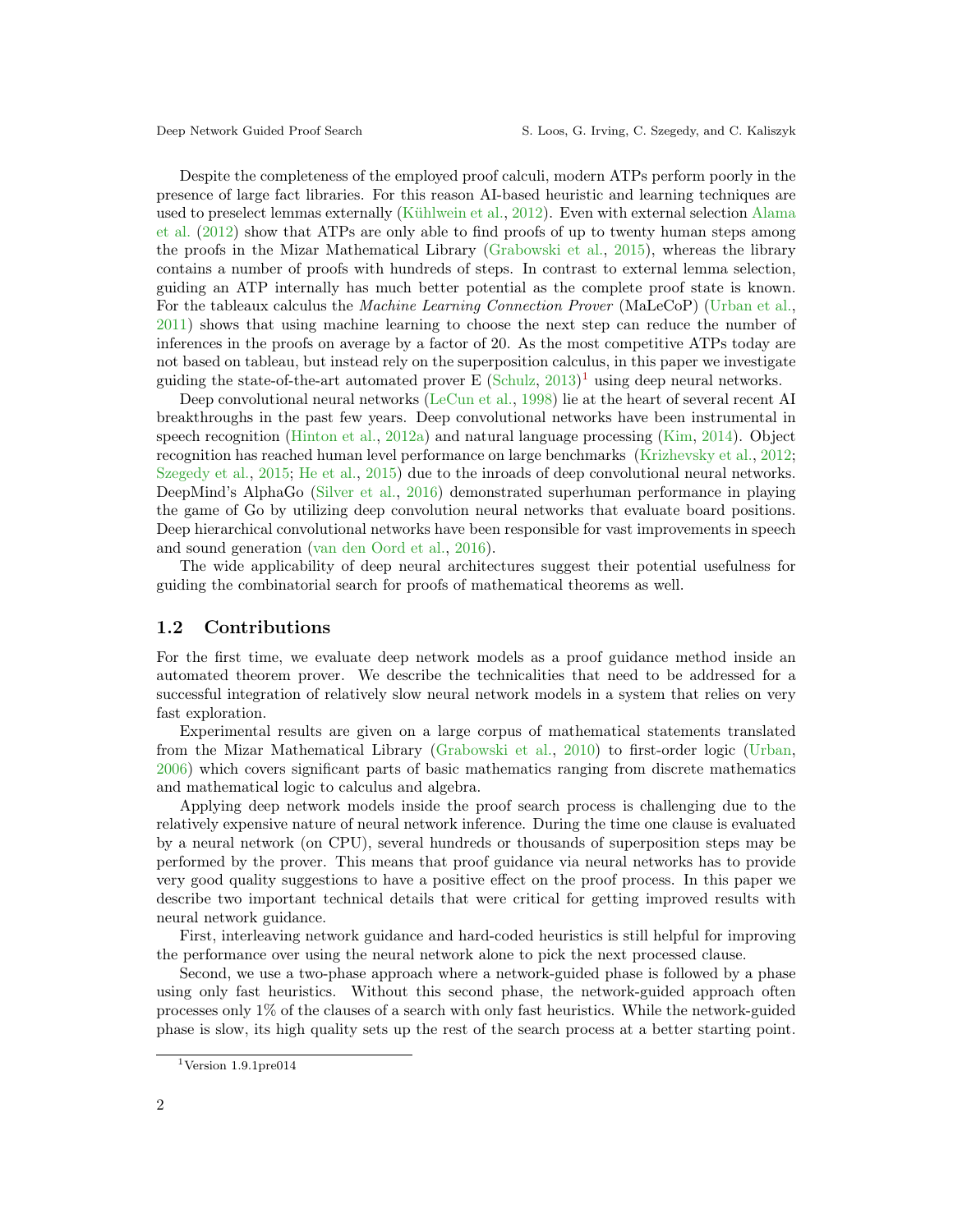In essence, if we spend half of the time guiding the search and spend the rest finishing from that starting point, we get significant improvements over lower-quality clause selection that has a higher chance of losing its way in the search process and omitting the selection of crucial clauses that are critical for finishing the proof.

## 2 Related Work

[Suttner & Ertel](#page-17-7) [\(1990\)](#page-17-7) proposed a multilayer-perceptron based proof search guiding algorithm on top of hand engineered features. [Denzinger et al.](#page-15-6) [\(1999\)](#page-15-6) surveyed learning and knowledge base based approaches to guide automated theorem provers. [Schulz](#page-16-7) [\(2000\)](#page-16-7) proposed a k-NN based learning methodology with hand-crafted features on a normalized form of the clauses for the selecting the next clause to be processed. Recently, for higher-order logic, naïve Bayes and particle swarm based approaches were proposed for the internal guidance of the givenclause algorithm in Satallax [\(Färber & Brown,](#page-15-7) [2016\)](#page-15-7). FEMaLeCoP uses naïve Bayes to guide its tableaux proof search [\(Kaliszyk & Urban,](#page-16-8) [2015b\)](#page-16-8). For the theorem prover E, a handengineered similarity function with a few learned weights was proposed for better selection of processed clauses. All these approaches rely on carefully engineered features, whereas our deep learning method learns end-to-end from the textual representation or the syntax tree of the proof clauses.

Recently, there have been several attempts to apply deep learning to theorem proving and reasoning in general. Convolutional neural networks were used successfully for premise selection in Mizar [\(Alemi et al.,](#page-14-3) [2016\)](#page-14-3), and we use similar models for proof guidance here. [Whalen](#page-17-8) [\(2016\)](#page-17-8) proposed a complete neural network based theorem prover architecture leveraging GRU [\(Chung](#page-15-8) [et al.,](#page-15-8) [2015\)](#page-15-8) networks to guide the proof search of a tableau style proof process for the MetaMath system [\(Megill,](#page-16-9) [2007\)](#page-16-9). A fully differential theorem prover was tested on a few toy problems by [Rocktäschel & Riedel](#page-16-10) [\(2016\)](#page-16-10). Entailment analysis via deep learning was proposed by [Rock](#page-16-11)[täschel et al.](#page-16-11) [\(2015\)](#page-16-11).

## 3 Theorem Proving Preliminaries

#### 3.1 The First-Order Logic Prover E

We target the saturation-based first-order logic theorem prover E [\(Schulz,](#page-17-4) [2013\)](#page-17-4). E preprocesses all inputs into clausal normal form (CNF) and conducts the proof search in this form. A firstorder formula is in CNF if it is a conjunction of clauses where each clause is a disjunction of literals, where each literal is a (possibly negated) application of an  $k$ -ary predicate symbol to  $k$ terms, and where the terms are recursively either variables or functions applied to terms.

E's proof search is parametrized by variety of arguments, the most important of which is the clause selection heuristic which we focus on in this work. In saturation-based theorem proving two sets of clauses are manipulated: a set of unprocessed clauses initialized to the clausal form of the problem and an initially empty set of processed clauses. At each step the heuristic chooses one of the unprocessed clauses, generates all its consequences (adding them to the set of unprocessed clauses), then moves the clause into the processed clauses set. The order in which the heuristic processes the clauses greatly impacts how long it will take before a proof is found. E's auto mode inspects a problem and selects a clause search heuristic and other parameters likely to perform well.

The most successful heuristics in E are hybrid heuristics that select the next clause by targeting different criteria in a round-robin fashion. For example, a simplistic hybrid heuristic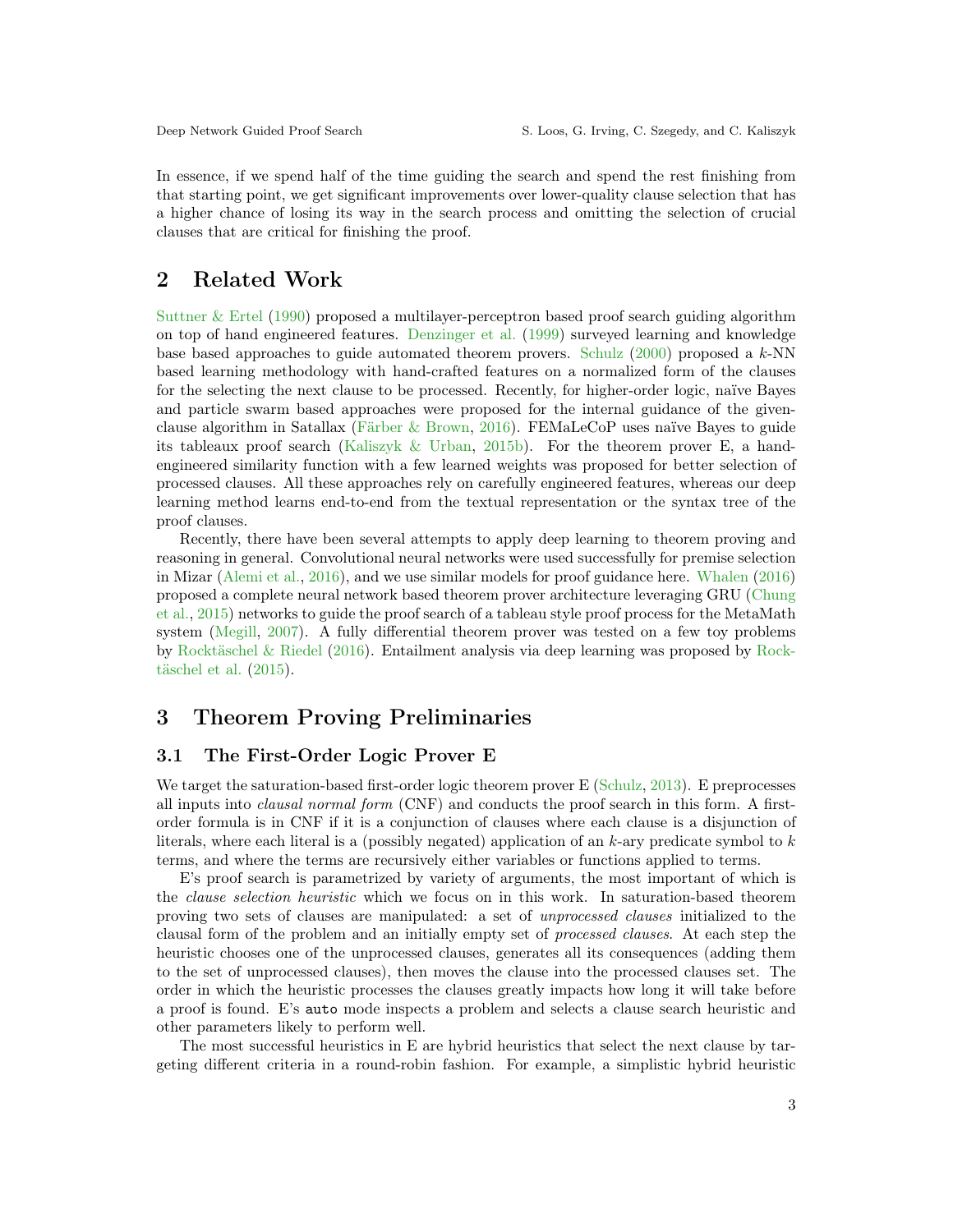might alternate between selecting clauses in a FIFO ordering and selecting the shortest clause from the set of unprocessed clauses. These two heuristics in isolation may miss selecting important clauses, but improve significantly when used in combination. The E prover implements hybrid heuristics by maintaining a separate ranking of all unprocessed clauses for each of the selection criteria. It then processes the top clause from each ranking, allowing for an arbitrary interleaving of selection criteria.

In this paper, we demonstrate that, given fixed time and memory limits, we can prove more statements when we add machine learning based classification to the clause selection heuristic.

#### <span id="page-3-0"></span>3.2 Mizar First-Order Problems

The Mizar Mathematical Library (MML) [\(Grabowski et al.,](#page-15-2) [2015\)](#page-15-2) is a library of formal mathematics developed on top of the Mizar system [\(Bancerek et al.,](#page-14-4) [2015\)](#page-14-4). The MML is today one of the largest libraries of formalized proofs, covering most basic domains of mathematics and some computer science proofs. The foundations of Mizar have been translated to first-order logic by [Urban](#page-17-2) [\(2006\)](#page-17-2) making MML the first target for experiments combining machine learning with automated reasoning. The most extensive evaluation of AI-ATP methods on the library has been performed by [Kaliszyk & Urban](#page-15-9) [\(2015a\)](#page-15-9) on MML version 4.181.1147. The set of 57,882 Mizar theorems translated to first-order logic has been chronologically ordered together with about 90,000 other formulas (mostly to express Mizar's type system).

The first-order problems used to guide E prover in this paper are all distinct proofs found in [Kaliszyk & Urban](#page-15-9) [\(2015a\)](#page-15-9). This includes both proofs based on the human dependencies that the ATPs can redo and proofs found by running the ATPs on the predicted dependencies. Of the 57,882 Mizar theorems in FOL, 32,521 (about 56%) of them have at least one ATP proof with a total of 91,877 distinct ATP proofs.

We use these  $91.877$  proofs to train and evaluate our neural networks. We randomly assign them by conjecture into a training and a validation set using a  $90\%$ -10% split. By splitting the proofs by conjecture, we avoid contamination of our evaluation set. If one conjecture has multiple proofs, then all of those proofs are assigned to the training set, or all are assigned to the evaluation set. The training set contains 82,718 unique proofs of 29,325 conjectures. The remaining 3,196 conjectures and their 9,159 proofs are assigned to the evaluation set. When we evaluate clause selection heuristics over this evaluation set, we refer to them as the easy statements, since they have previously been proved by some ATP method. We call the 25,361 conjectures for which no ATP proof has been found the hard statements. These theorems taken together comprise the 57,882 Mizar theorems in FOL.

## <span id="page-3-1"></span>4 Deep Networks

Here we describe the data collection, network architectures, and training methodology of our deep learning models to be incorporated into the proof search procedure of the automated theorem prover E by [Schulz](#page-17-4) [\(2013\)](#page-17-4).

We have reused several architectural and training choices that proved successful in the earlier related premise selection work by [Alemi et al.](#page-14-3) [\(2016\)](#page-14-3). Our models have two inputs: a negated conjecture to be proved and an unprocessed clause, both in CNF. Each is reduced to a fixed size vector using an embedding network, and a combiner network combines the two embedding vectors into a score for use as a clause selection heuristic. Ideally, the score would depend on the current set of processed clauses, but we have restricted the inputs to negated conjecture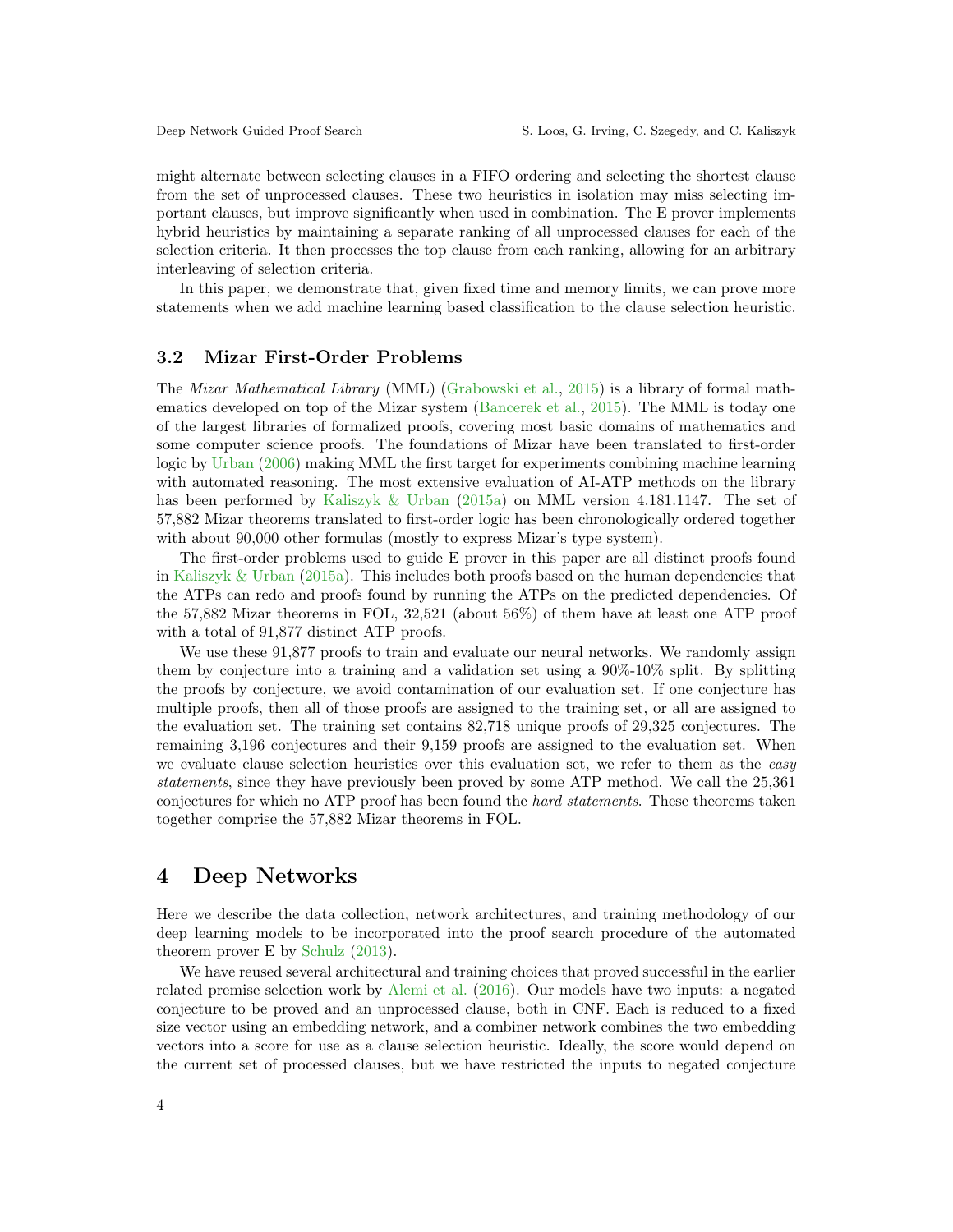Deep Network Guided Proof Search S. Loos, G. Irving, C. Szegedy, and C. Kaliszyk

<span id="page-4-0"></span>

Figure 1: Left: Overall network with clause and negated conjecture inputs. Right: Convolutional embedding model. Other experiments use WaveNet or recursive embedding networks.

and clause for simplicity and speed. Thus, the overall architecture is

$$
v_{\rm c} = f_{\rm emb}(\text{clause}, w_{\rm c})
$$

$$
v_{\rm nc} = f_{\rm emb}(\text{negated-conjecture}, w_{\rm nc})
$$

$$
p(\text{usefull}|c, \text{nc}) = \sigma(g_{\rm comb}(v_{\rm c}, v_{\rm nc}, w_{\rm comb}))
$$

where  $f_{\rm emb}$  and  $g_{\rm comb}$  are the embedding and combiner networks,  $w_c$ ,  $w_{\rm nc}$ , and  $w_{\rm comb}$  are the weights to be learned, and  $\sigma(z) = 1/(1 + e^{-z})$  is sigmoid (Figure [1,](#page-4-0) left). Note that we use the same architecture to embed both negated conjecture and clause, but with different learned weights.

At training time, the output probabilities are trained using logistic loss towards  $p = 1$  if the clause was used in the proof, and towards  $p = 0$  otherwise. At proof time, the unprocessed clause with maximum probability is chosen to be processed.

For the embedding network  $f_{\rm emb}$ , we have tried three architectures:

- 1. A simple convolutional network with a few convolutional layers followed by max-pooling.
- 2. A WaveNet [\(van den Oord et al.,](#page-16-6) [2016\)](#page-16-6) style network that can effectively model long range dependencies.
- 3. Recursive neural networks [\(Goller & Kuchler,](#page-15-10) [1996\)](#page-15-10) whose topology depends on the syntax tree of the formula to be evaluated.

In sections [4.3,](#page-5-0) [4.4,](#page-5-1) and [4.5,](#page-6-0) we give a detailed description of the models evaluated and compare their predictive performance after describing the training and evaluation data in section [4.1.](#page-4-1) The end-to-end system was only evaluated using the fastest models and those with very good prediction performance. Later, we use the best models to generate new ATP proofs for the "hard subset" of the Mizar corpus where current ATP methods have failed.

#### <span id="page-4-1"></span>4.1 Data Collection

As described in Section [3.2,](#page-3-0) we have split the 32,521 theorems of Mizar that have at least one proof into a training and validation set using a 90%-10% split. The proofs in our dataset originate from various first-order ATPs. Furthermore, even for proof traces originating from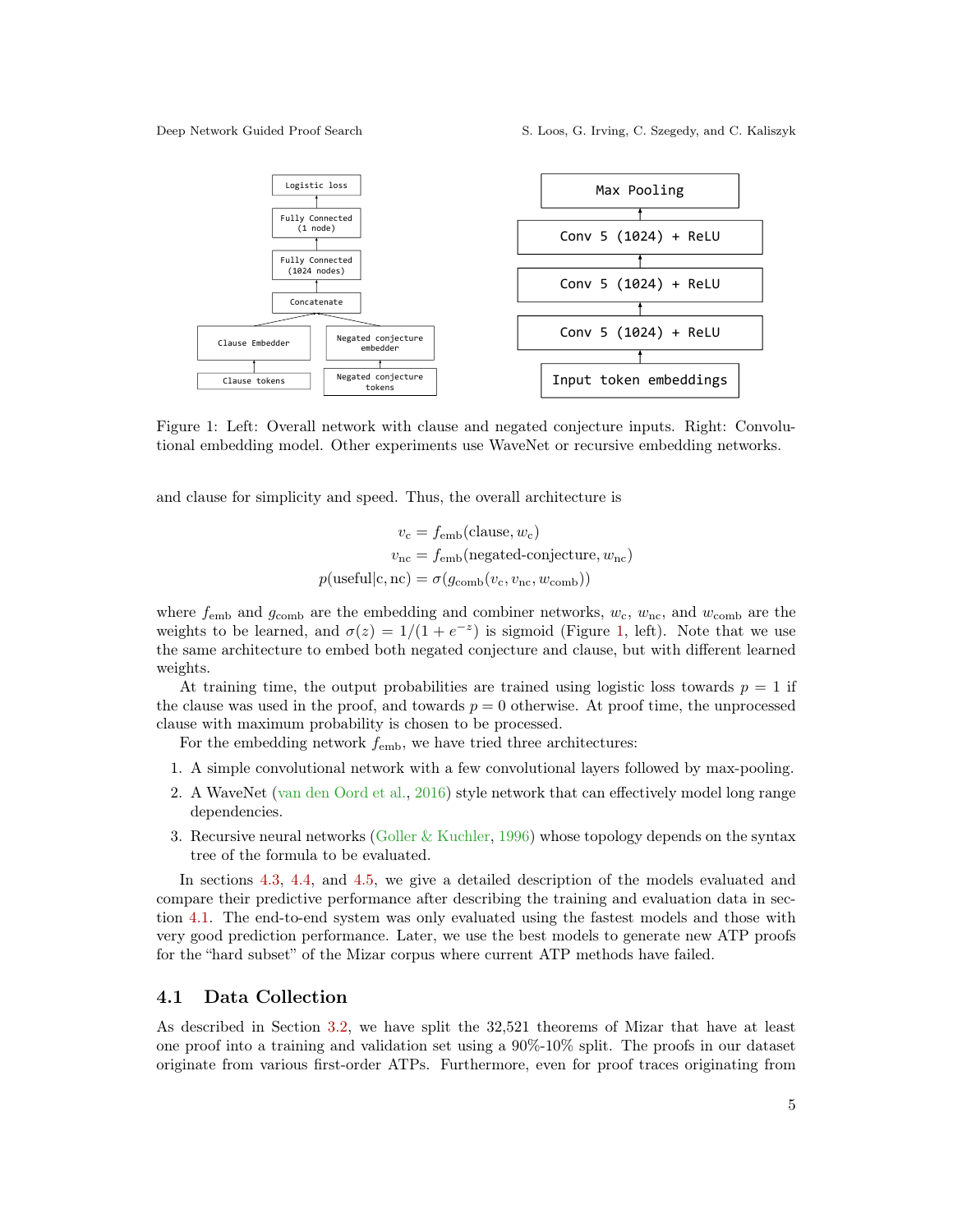E, the configuration of the preprocessing (skolemization and clausification) has a big effect on the the symbols that appear in the clauses and their shape. Therefore, we have replicated the proofs using a single, consistent configuration of the preprocessing procedure of E in order to avoid mismatch between our training set and the clauses seen at test time when we guide the search with the trained model. Specifically, we train on proofs generated using the Auto208 configuration detailed in the appendix.

#### 4.2 Architectures

We consider three architectures for the embedding networks  $f_{\rm emb}$ : simple convolutional models, WaveNet [\(van den Oord et al.,](#page-16-6) [2016\)](#page-16-6) style models, and recursive networks [\(Goller & Kuchler,](#page-15-10) [1996\)](#page-15-10). All experiments use the same combiner network  $g_{\text{comb}}$  with one 1024-unit hidden layer:

 $g_{\text{comb}}(v_{\text{c}}, v_{\text{nc}}) = W_2 \operatorname{relu}(W_1 \operatorname{concat}(v_{\text{c}}, v_{\text{nc}}) + b_1) + b_2$ 

where  $W_1 \in \mathbb{R}^{1024 \times 2 \dim v}$ ,  $W_2 \in \mathbb{R}^{1 \times 1024}$ ,  $b_1 \in \mathbb{R}^{1024}$ , and  $b_2 \in \mathbb{R}$ .

At data collection time, we collect all symbols (constants, function names, variable names, logical operations, and parentheses) into a vocabulary and the input layer converts each into an embedding vector of dimension 1024 using table lookup. The embeddings are initialized randomly and learned during the training process. We shared the same embedding vectors between clause and negated conjecture embedding. The convolutional and WaveNet models receive clause and negated conjecture as sequences of these embeddings; the recursive networks use embeddings only for names at leaves of the CNF trees. Unlike [Alemi et al.](#page-14-3) [\(2016\)](#page-14-3), we avoid character-level embeddings since proof search can involve very large clauses with large computational cost.

All models were trained using TensorFlow [\(Abadi et al.,](#page-14-5) [2015\)](#page-14-5) and the Adam [\(Kingma &](#page-16-12) [Ba,](#page-16-12) [2014\)](#page-16-12) optimizer.

#### <span id="page-5-0"></span>4.3 Simple Convolutional Model

Following the premise selection models of [Alemi et al.](#page-14-3) [\(2016\)](#page-14-3), our convolutional models ("CNNs" for "convolutional neural networks") have relatively shallow depth as they give good results on that related task. They consist of a stack of three one-dimensional convolutional layers, each layer with patch size 5 (the number of inputs each output is connected to), stride 1, and a rectified linear activation. We have tried several models with varying feature dimensions.

#### <span id="page-5-1"></span>4.4 WaveNet Model

WaveNet [\(van den Oord et al.,](#page-16-6) [2016\)](#page-16-6) is a special type of hierarchical convolutional network that employs dilated convolutions and residual connections. The dilated convolutions allow long range feature dependencies with only moderate overhead, as higher layers have geometrically increasing dilation factors (see Figure [2\)](#page-6-1). While [van den Oord et al.](#page-16-6) [\(2016\)](#page-16-6) use causal dilated convolutions, we use symmetric convolutions as our task is discrimination, not generation. Our WaveNet embedding network consists of 3 WaveNet blocks, where each block consists of 7 convolutional layers dilated by  $d = 1, 2, 4, \ldots, 64$ . We use the gated activation  $\tanh(x)\sigma(x')$ of [van den Oord et al.](#page-16-6) [\(2016\)](#page-16-6), and residual connections for both layers and blocks [\(He et al.,](#page-15-4) [2015\)](#page-15-4). For regularization, some experiments use 20% token-wise dropout at the input layer and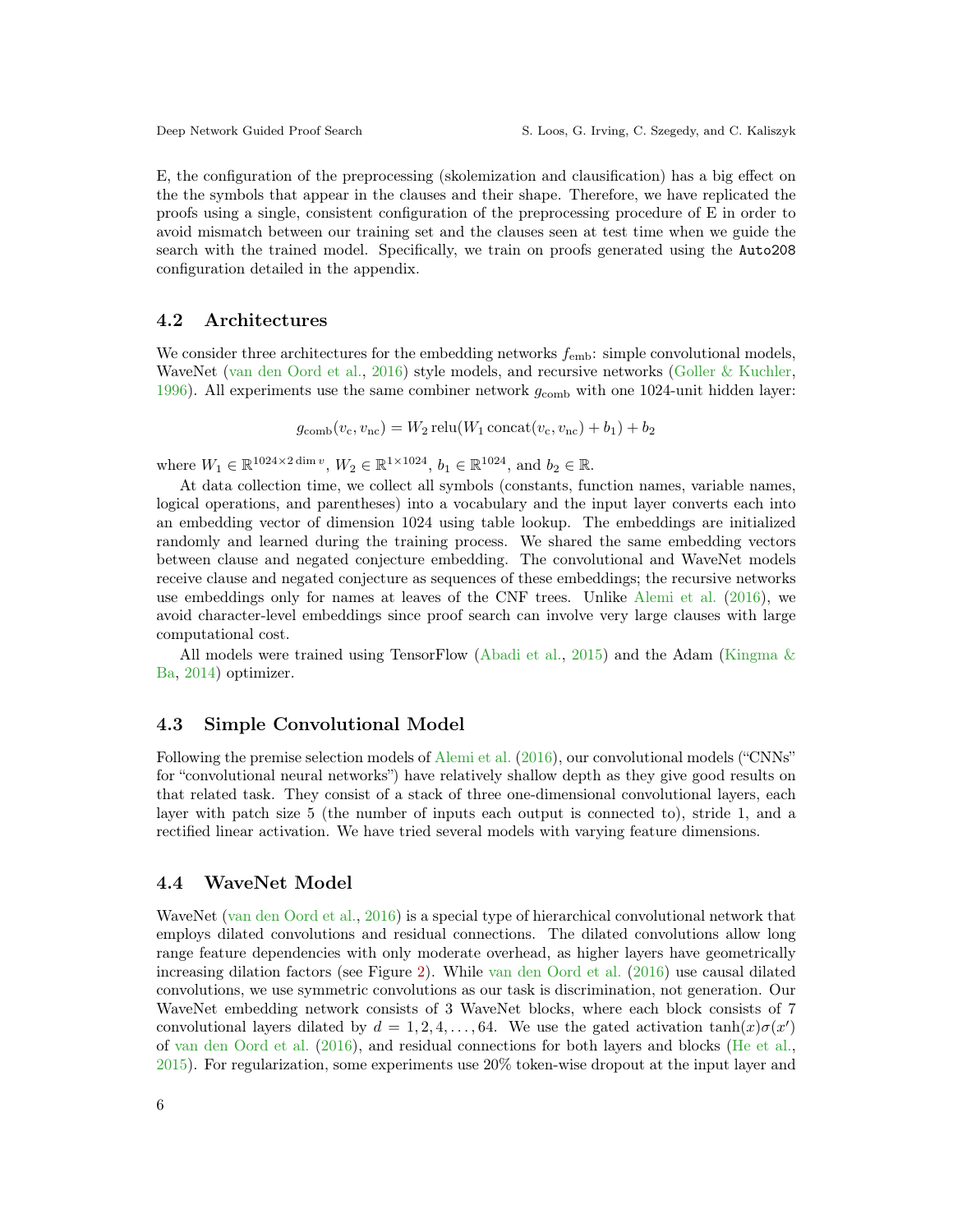<span id="page-6-1"></span>

Figure 2: The difference between dilated and non-dilated convolution. On the left hand side is the schematics of a minimalist convolutional network with patch size  $s = 3$ , stride 1, whereas on the right is a dilated convolution with  $s = 3$ , stride 1, and dilation factor  $d = 2$ .

20% feature-wise dropout at the input to each block [\(Hinton et al.,](#page-15-11) [2012b\)](#page-15-11). Overall,

$$
f_{emb}(x) = (B \circ B \circ B)(D_t(x, p))
$$
  
\n
$$
B(x) = x + (L_{64} \circ \cdots \circ L_2 \circ L_1)(D_f(x, p))
$$
  
\n
$$
L_d(x) = x + \tanh(C_d(x))\sigma(C'_d(x))
$$
  
\n
$$
C_d(x)_i = b + \sum_{j=1}^s w_j x_{i-d(j-[s/2])}
$$

where  $D_t(x, p)$  sets each token embedding to zero with probability p,  $D_f(x, p)$  sets each individual feature to zero with probability  $p$ ,  $C_d$  and  $C'_d$  are convolutions with distinct weights and dilation factor d, and  $s = 3$  is the patch size of the convolution. Here  $x, B, L_d, C_d$  are all sequences of vectors, or 2-D overall. Our experiments use vectors of dimension 256 and 640.

#### <span id="page-6-0"></span>4.5 Recursive Neural Network

Our third model class is recursive neural networks [\(Socher et al.,](#page-17-9) [2011\)](#page-17-9) that are constructed by the parse tree of the first-order logic formulas. The neural network topology reflects the parse tree and is wired on the fly using gather operations in TensorFlow.

To simplify the tree, all function applications are curried, giving the following types of layers:

- apply nodes that apply a function with exactly two children.
- or nodes that compute the embedding for the disjunction of exactly two children.
- and nodes that compute the embedding for the conjunction of exactly two children. This is used only for embedding the negated conjecture, since the proof clauses do not contain conjunctions.
- not nodes that compute the embedding for the negation of a single child node.

The weights of each type of layer is shared across the same tree. This means that the layer weights are learned jointly for the same formula, as they tend to contain multiple instances of the node of the same type.

At the leaves of the tree, we have the constants that can represent functions of various arity. These symbols have their associated embeddings which are initialized randomly and learned together with the rest of the network.

Each of these internal nodes are represented by either a fully connected layer with ReLU activation or tree LSTM network [\(Tai et al.,](#page-17-10) [2015\)](#page-17-10). They aggregate the fixed size children and output a vector that has the length of the pre-set output embedding size (or two vectors for tree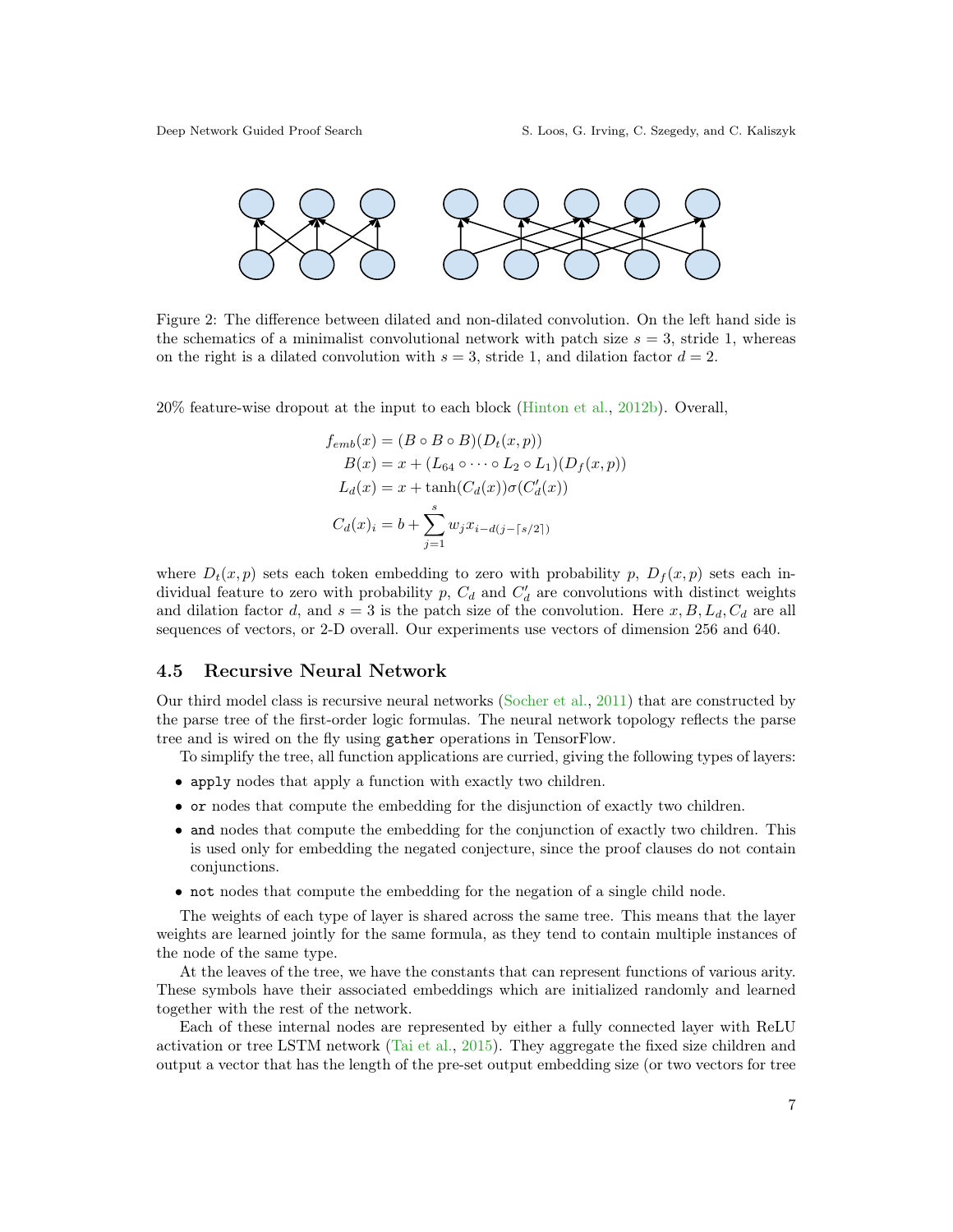Deep Network Guided Proof Search S. Loos, G. Irving, C. Szegedy, and C. Kaliszyk

<span id="page-7-0"></span>

Figure 3: An tree LSTM block for a node with two children (left) compared with a conventional sequence LSTM (right). For internal nodes,  $x_i$  is empty in the first layer and equal to the output of the layer below for multilayer tree LSTMs. Figures courtesy of [Chris Olah](#page-15-12) [\(2015\)](#page-15-12).

LSTMs). Our tree LSTMs use separate forget gains per input and include off-diagonal forget gate terms (see Figure [3](#page-7-0) and [Tai et al.](#page-17-10) [\(2015\)](#page-17-10) for details).

The network learns independent weight matrices for these three (four for negated conjectures) transformations. Although the same method is used for computing the embedding for the proof-step clause and for the embedding, their weights are not shared: we end up with seven sets of weights to learn in total. We tested the common embedding sizes of 256 and 512. Greater embedding size gave rise to more accurate models.

## 5 Experimental Results

After training the deep neural networks as described in Section [4,](#page-3-1) we evaluate them using three measures, each more conclusive and computationally expensive than the last.

The first metric, presented in Section [5.1,](#page-8-0) checks that a trained model can accurately predict whether a clause was used in the final proof. This accuracy test is done on a holdout set of proof tasks from the training data.

Next, in Section [5.2,](#page-8-1) we run E prover over the same holdout set of 9,159 FOL proof tasks from [Kaliszyk & Urban](#page-15-9) [\(2015a\)](#page-15-9) using the trained networks to help guide the clause selection. These theorems all have at least one ATP proof using classical search heuristics, and 96.6% of these theorems can be proved using one of E prover's built-in automated heuristics, so there is little room for improvement on this dataset. However, it allows us to perform a sanity check that the neural nets aren't doing more harm than good when added to the auto heuristic.

The final test is the most interesting but computationally expensive: do these deep network guided selection heuristics allow us to prove Mizar statements that do not yet have any ATP proof? For this, we use a corpus of 25,361 theorems from Mizar for which no proof was found in [Kaliszyk & Urban](#page-15-9) [\(2015a\)](#page-15-9). Because this is the most computationally expensive task, we only run it using the networks that performed best on the previous tasks. In Section [5.3,](#page-11-0) we present the models that, in aggregate, allow us to find proofs for 7.36% of these "hard statements".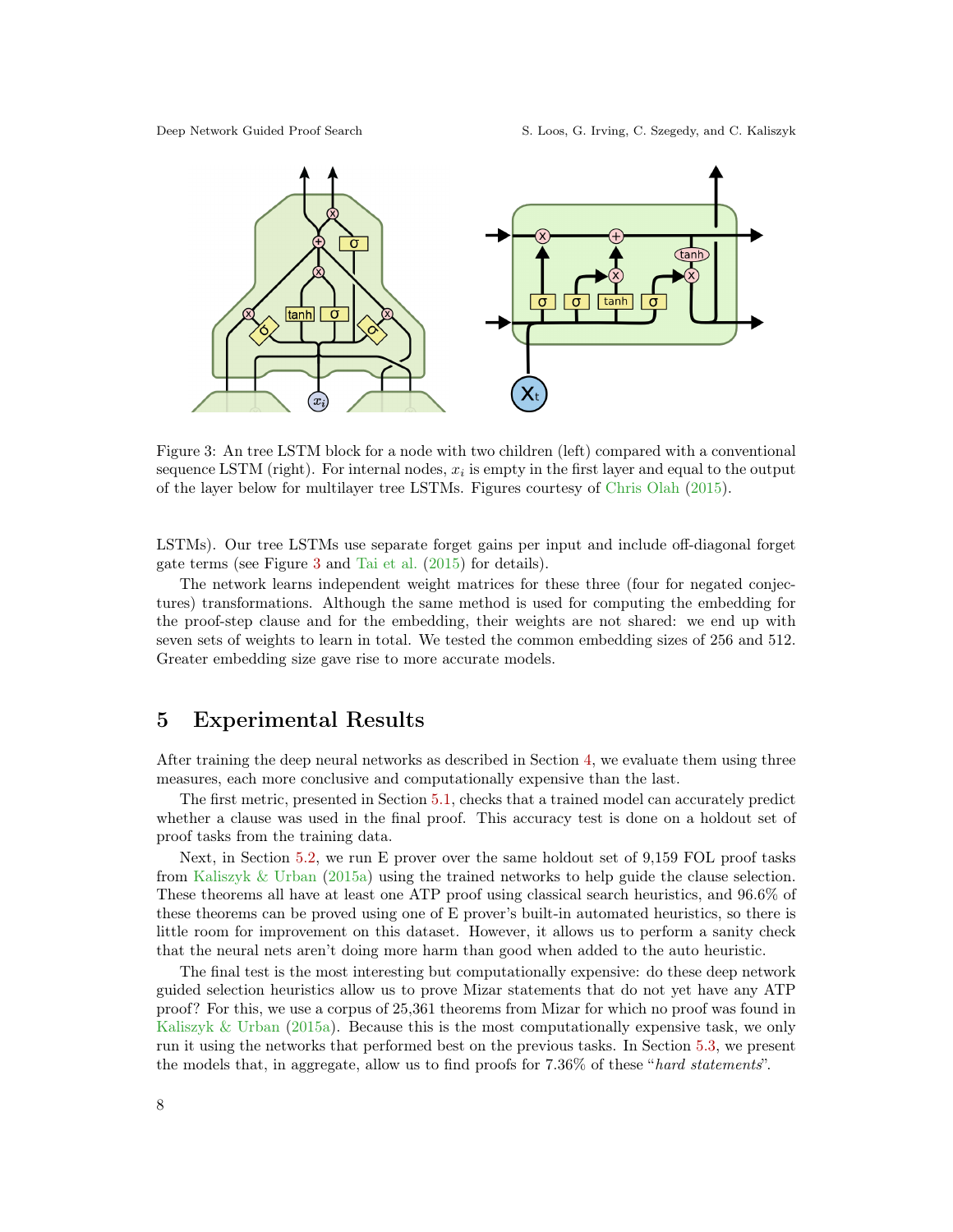<span id="page-8-2"></span>

| Model                              | Embedding Size | Accuracy on $50-50\%$ split |
|------------------------------------|----------------|-----------------------------|
| Tree-RNN-256 $\times$ 2            | 256            | 77.5%                       |
| Tree-RNN- $512\times1$             | 256            | 78.1\%                      |
| Tree-LSTM-256 $\times$ 2           | 256            | 77.0%                       |
| Tree-LSTM-256 $\times$ 3           | 256            | 77.0%                       |
| Tree-LSTM- $512\times2$            | 256            | 77.9%                       |
| $CNN-1024\times3$                  | 256            | 80.3%                       |
| $*CNN-1024\times3$                 | 256            | 78.7%                       |
| $CNN-1024\times3$                  | 512            | 79.7%                       |
| CNN-1024 $\times$ 3                | 1024           | 79.8%                       |
| WaveNet- $256\times3\times7$       | 256            | 79.9%                       |
| *WaveNet-256 $\times$ 3 $\times$ 7 | 256            | 79.9%                       |
| WaveNet- $1024\times3\times7$      | 1024           | 81.0%                       |
| WaveNet- $640\times3\times7(20\%)$ | 640            | $\mathbf{81.5}\%$           |
| *WaveNet-640×3×7(20%)              | 640            | 79.9%                       |

Table 1: The accuracy of predicting whether a processed clause was ultimately required for the proof. The accuracy is measured on a 50-50% split of positive and negative processed clause examples, with various recursive deep neural network models. Models with an asterisk (\*) were trained on a data set which additionally included a sampling of unprocessed clauses as negative examples. In order to facilitate a direct comparison with other models, the same evaluation dataset was used, but this is slightly biased against the examples denoted with  $(*)$ .

#### <span id="page-8-0"></span>5.1 Accuracy Evaluations

Table [1](#page-8-2) shows the accuracy on a 50-50% split of used and unused clauses of the holdout set of the conjectures. Here CNN- $N \times L$  is a convolutional net with L layers of N dimensions, and Tree-Type- $N\times L$  is a tree RNN or LSTM with L layers of N dimensions at each node of the input tree. WaveNet- $N \times B \times L$  has B blocks, with L layers, of dimension N. We include  $(D\%)$ to indicate that a dropout of  $D\%$  is used as a regularizer during training.

The WaveNet 640 with dropout has the best accuracy at 81.5% accuracy, but many of the CNN and WaveNet models noticeably outperform the others. Note that the time required for evaluating the models for a set of examples varies widely. Given the fact that we limit the overall running time instead of the number of evaluations performed, higher quality but slower models might perform better in the system than slightly worse but much faster models. However with specialized hardware for neural network evaluation, we can expect that the prediction quality of the models will gain in importance compared to their running time.

#### <span id="page-8-1"></span>5.2 Experiments on Statements with Existing ATP Proofs

The clause selection heuristic is one of the most important parts of E prover, as it is the primary driver of the proof search. With a good heuristic, a proof may be found in a relatively small number of search steps. In this section, we use the models from Section [5.1](#page-8-0) with the highest accuracy as the clause selection heuristic inside of  $E<sup>2</sup>$  $E<sup>2</sup>$  $E<sup>2</sup>$ . These models, which are trained to select clauses that are most likely to contribute to a proof, now assign a score to each unprocessed clause, namely the trained value of  $p$ (useful|c,nc). In other words, the probability that a clause

<span id="page-8-3"></span> $^{2}$ Due to its huge memory footprint, we were unable to experiment with WaveNet-1024 in E prover.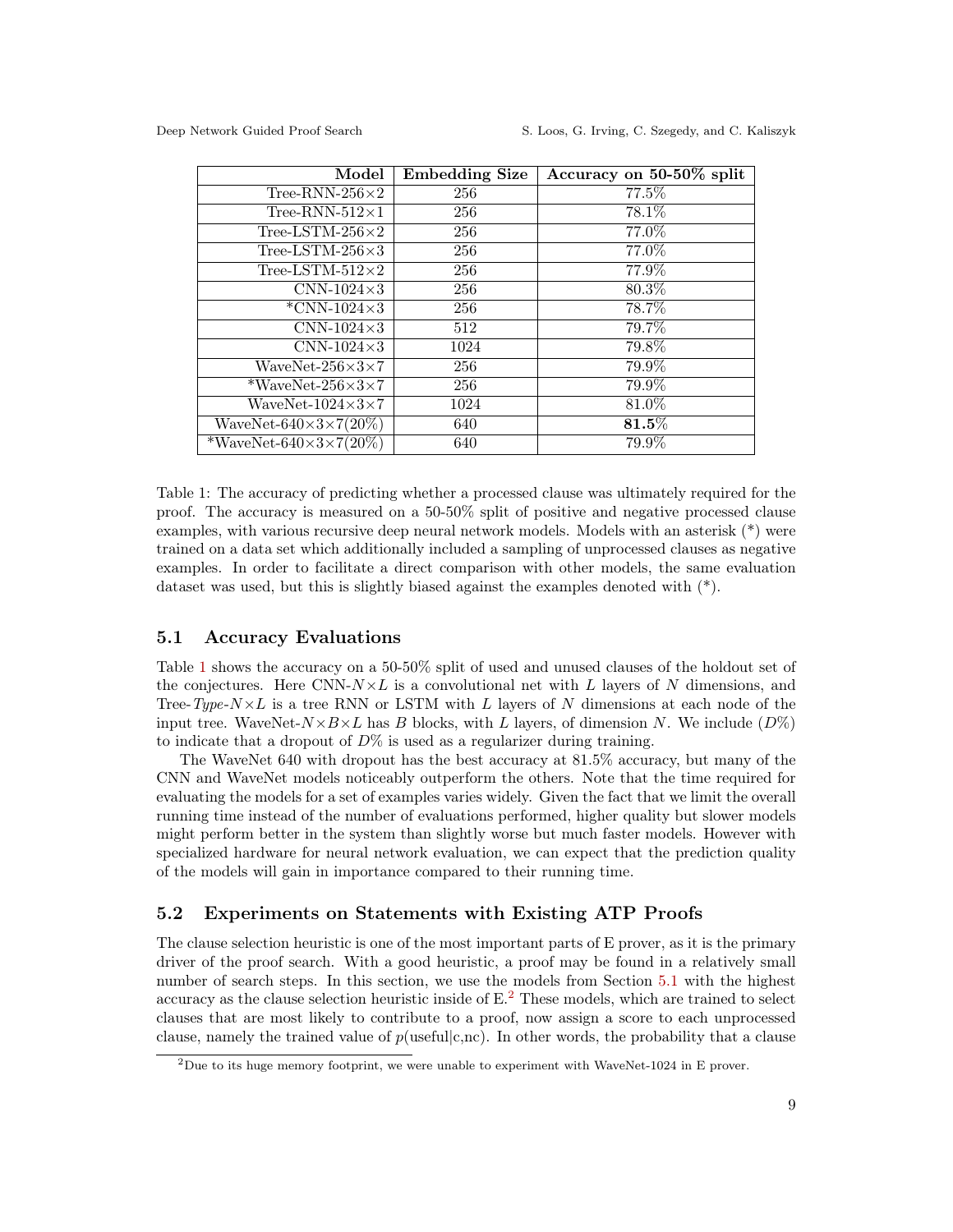c, is used in the final proof, given the set of negated conjectures nc. E prover uses this score to rank the set of unprocessed clauses, then at each step processes the clause that has the best ranking.[3](#page-9-0) Since many new unprocessed clauses are generated when each clause is processed, this selection order is crucial. A good clause selection heuristic can be the difference between finding a proof after a small number of search steps, and finding a proof only after years of computation time.

While our ultimate goal is to develop a heuristic that is powerful enough to prove the challenging statements that don't yet have an ATP proof, experimenting on this dataset is computationally very expensive. Instead, we kept a holdout set of 9,159 statements which we did not use as training data. These statements already have existing ATP proofs and tend to be computationally less intensive, so we can use this holdout set to run more experiments and directly compare with proofs generated by an existing Auto strategy, which we selected as the best-performing strategy on this dataset as discussed in the appendix.

In this section, we find that deep neural nets, which are computationally very expensive even when used for inference, are most effective when used in combination with existing heuristics. We also use the holdout set to investigate which of the model architectures presented in Section [4](#page-3-1) are most effective.

#### <span id="page-9-1"></span>5.2.1 Guidance Design

In our experiments, we found that our computation heavy neural networks did much better when they were used in concert with existing, fast heuristics. In this section, we present different approaches to using neural networks to guide existing heuristics.

- 1. The Auto heuristic is standard in E (see appendix). This approach is already a hybrid of several weighting functions and tuned parameters, but does not include any inference from a deep neural network.
- 2. A pure neural network heuristic scores the clauses using only the trained neural network. This approach is slow, as it must evaluate all clauses with the expensive neural network. It also can not take advantage of ranking based on different heuristics, as the Auto function does, and we observe that it does not perform well on its own.
- 3. A hybrid approach alternates between deep network based guidance and the fast Auto heuristic. This augments the standard clause selection methods with additional neural network suggested clauses. While this process still can do relatively few proof search steps due to the slowness of the neural network evaluations, which must still be done on all unprocessed clauses to obtain a rank ordering.
- 4. A switched approach, which uses deep network guidance in the first phase of the computation (either pure or hybrid). As time resources begin to run out, we switch to Auto, a traditional complete search phase, which can process a lot of clauses without the overhead of the deep network guidance.

Figure [4](#page-10-0) left shows a direct comparison of these approaches to proof guidance using a simple CNN in all cases. Not surprisingly, the pure CNN does not perform well on its own; however, when we allow E prover to alternate between the CNN heuristic and the Auto heuristic, the hybrid outperforms both the Auto and CNN heuristics for lower limits on the processed clauses. Still, because the hybrid approach has all the overhead of the deep network evaluation, we see this hybrid method bottoms out after around 7,500 processed clauses, due to a lack of resources.

<span id="page-9-0"></span><sup>&</sup>lt;sup>3</sup>E prover uses a lowest-is-best ordering, so in implementation we use  $-p$ (useful|c, nc).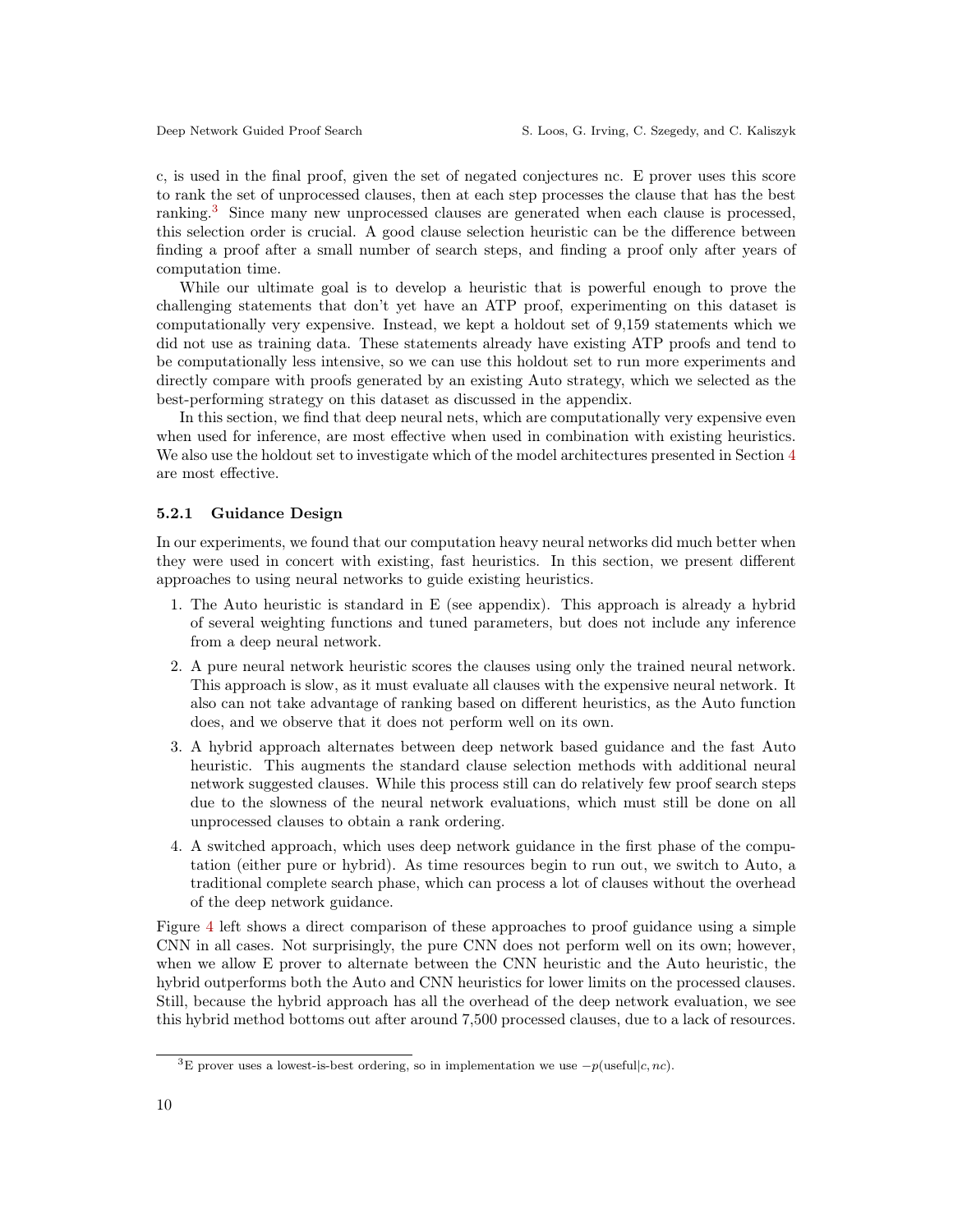Deep Network Guided Proof Search S. Loos, G. Irving, C. Szegedy, and C. Kaliszyk

<span id="page-10-0"></span>

Figure 4: The percentage of unsuccessful proofs at various processed clause limits using different selection heuristics. In the left figure, we use the same network (CNN-1024x3, with 256 embedding) throughout, but show the effect of various interactions with the Auto heuristic. On the right we use hybrid, two-phase guidance, but show the effect of different neural networks. More detailed values are shown in Table [2.](#page-11-1)

The best of the guidance approaches we explored was the switched approach, which uses the Auto heuristic to avoid running out of resources at a relatively small number of processed clauses. The intuition behind this is that we expect the standard heuristics to be too weak to avoid combinatorial explosion while neural network guidance is still too slow on current hardware. If we run a guided proof search alone for awhile, it could end up selecting all the essential clauses for the proof, but it might fail to close to proof due to its slowness. Our "switched" approach gives a cure to this shortfall of the network guided approach.

Throughout the remainder of this paper, all the proof guidance methods employ the twophase "switched" approach that first runs a hybrid network-guided phases for 20 minutes, followed by a standard heuristics-based phase for 10 minutes.

#### 5.2.2 Comparison of Model Performance on Easy Statements

In this section we present the performance of four WaveNet and two CNN models used to guide clause selection in E prover. These are the models with the highest accuracy from Table [1,](#page-8-2) which are still small enough to fit in memory. We also include all three models trained on a data set that includes unprocessed clauses as negative examples, these models are indicated with a (\*). All experiments use the E theorem prover, version 1.9.1pre014 [\(Schulz,](#page-17-4) [2013\)](#page-17-4), with some modifications to enable integration with the trained deep neural networks as clause selection heuristics.

In Figure [4](#page-10-0) right and Table [2,](#page-11-1) we show the performance of each of these models with various processed clause limits. All of the heuristics that benefit from deep neural network guidance outperform the Auto baseline, regardless of the number of clauses processed before a proof is found. Both CNNs (embedding size 256) do very well, but we notice that the CNN\* trained with unprocessed clauses as negative examples begins to do better with higher processed clause limits, which may better represent the clauses that are evaluated after several thousand clauses are already processed. Somewhat surprisingly, the WaveNet models (embedding size 256 and 640), which were more accurate at predicting whether a clause would be used in the final proof, did not perform as well at the proof guidance task. This is likely because the WaveNet models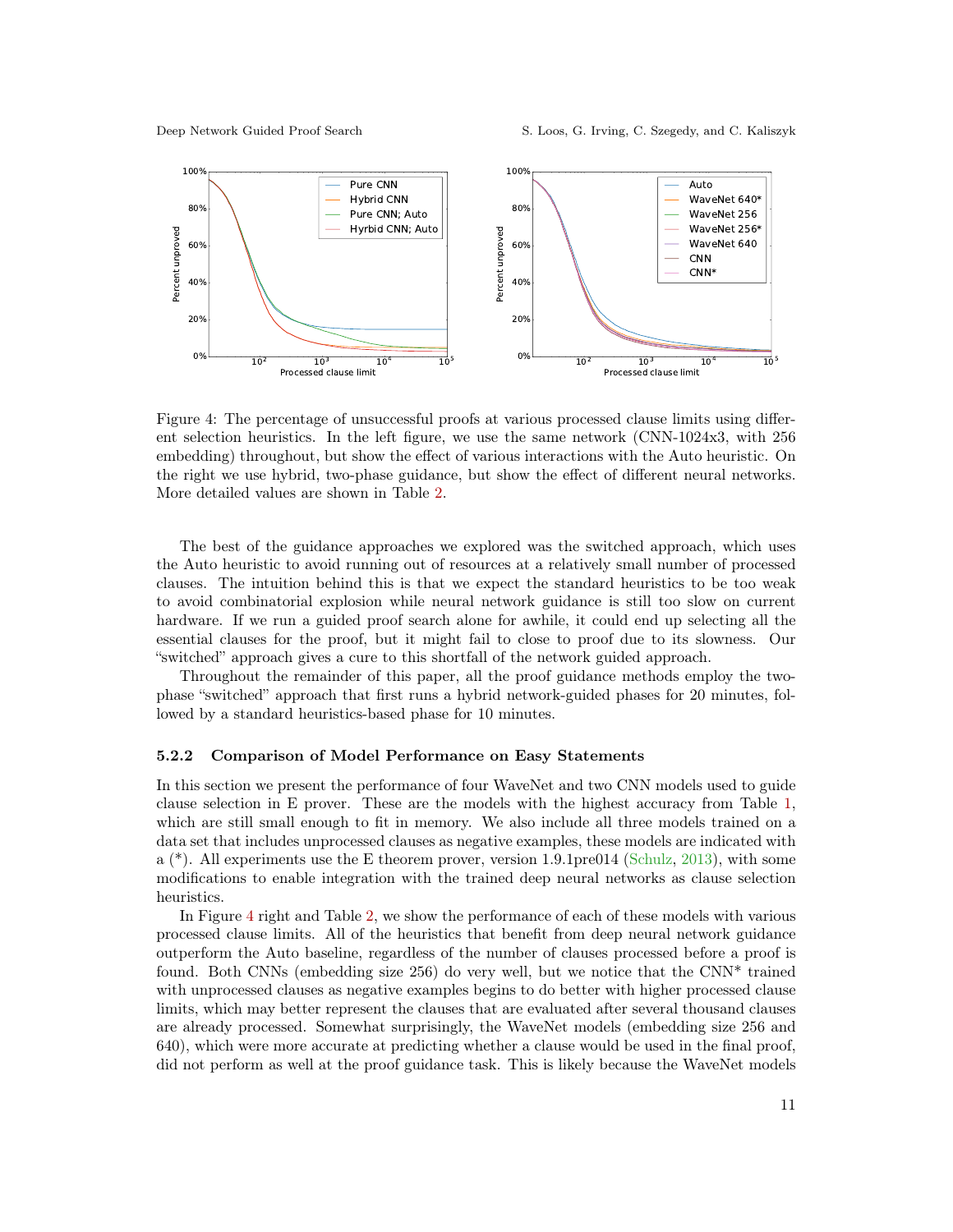<span id="page-11-1"></span>

| Model        | Accuracy          | PC < 1,000 | PC < 10,000 | PC<100,000 | $PC<\infty$ |
|--------------|-------------------|------------|-------------|------------|-------------|
| Auto         | N/A               | 89.0%      | 94.3%       | 96.2%      | 96.6%       |
| *WaveNet 640 | 79.9%             | $91.4\%$   | 95.0%       | 96.5%      | 96.6%       |
| WaveNet 256  | 79.9%             | 92.3%      | $95.5\%$    | 96.8%      | 96.8%       |
| *WaveNet 256 | 79.9%             | 92.2%      | 95.7%       | 96.8%      | 96.8%       |
| CNN.         | 80.3%             | $93.3\%$   | $96.4\%$    | 97.0%      | 97.1%       |
| WaveNet 640  | $\mathbf{81.5}\%$ | 92.2\%     | 95.7%       | 97.0%      | 97.2%       |
| $*$ CNN      | 78.7%             | 93.0%      | $96.4\%$    | $97.2\%$   | $97.3\%$    |

Table 2: The percent of theorems proved in the "easy statements" with various model architectures. The training accuracy is duplicated from Table [1](#page-8-2) for convenience. The values in the  $PC\leq N$  columns indicate the percent of statements proved requiring fewer than N processed clauses (PC). The far right column (PC $\langle \infty \rangle$ ) is the percent of statements proved within 30 minutes, with a memory limit of 16G, and no limit on processed clauses.

are much more resource heavy, and therefore could not evaluate as many clauses as the CNNs given the same resources.

While these results indicate that the that guidance from deep neural networks can provide some boost to traditional search heuristics, the Auto heuristic alone already performs very well on this dataset, so the improvements are minor. The real test is on the set of "hard statements," which did not previously have ATP generated proofs.

#### <span id="page-11-0"></span>5.3 Experiments on Hard Statements

Here we describe our results on a corpus of 25,361 theorems from the Mizar corpus for which no proof was found by any of the provers, strategies, and premise selection methods considered by [Kaliszyk & Urban](#page-15-9) [\(2015a\)](#page-15-9). We will call these "hard statements" in the rest of the paper.

Although all the hard statements have human proofs, this subset could neither be proved by theorem prover E [\(Schulz,](#page-17-4) [2013\)](#page-17-4) nor by Vampire [\(Kovács & Voronkov,](#page-16-0) [2013\)](#page-16-0) with a timeout limit of 15 minutes and default settings (auto and casc heuristics respectively) using the premises derived from the human given proofs. Also note that the premises passed to the theorem prover form a very rough over-approximation of the set of necessary premises. Often around 10 to 20 dependencies are enough to prove the theorems, but the number of dependencies in the backward envelope can be in the thousands.

The main bottleneck for network guided proof search is the evaluation time for the ranking of clauses to be processed next. Given that we do not use special hardware for this purpose, our proof search is completely dominated by the deep network evaluation.

If the number of premises is very high in the beginning, there is a much bigger hit on the deep network guided proof search due to the larger number of clauses evaluations per step. This motivates the use of additional premise selection as an important additional component.

Still, we first present a baseline without premise selection and show that the relatively fast premise selection phase is critical for good performance on the hard theorems with or without deep network guidance. In the second subsection, we turn on premise selection and compare various proof guidance models against the baseline auto heuristic.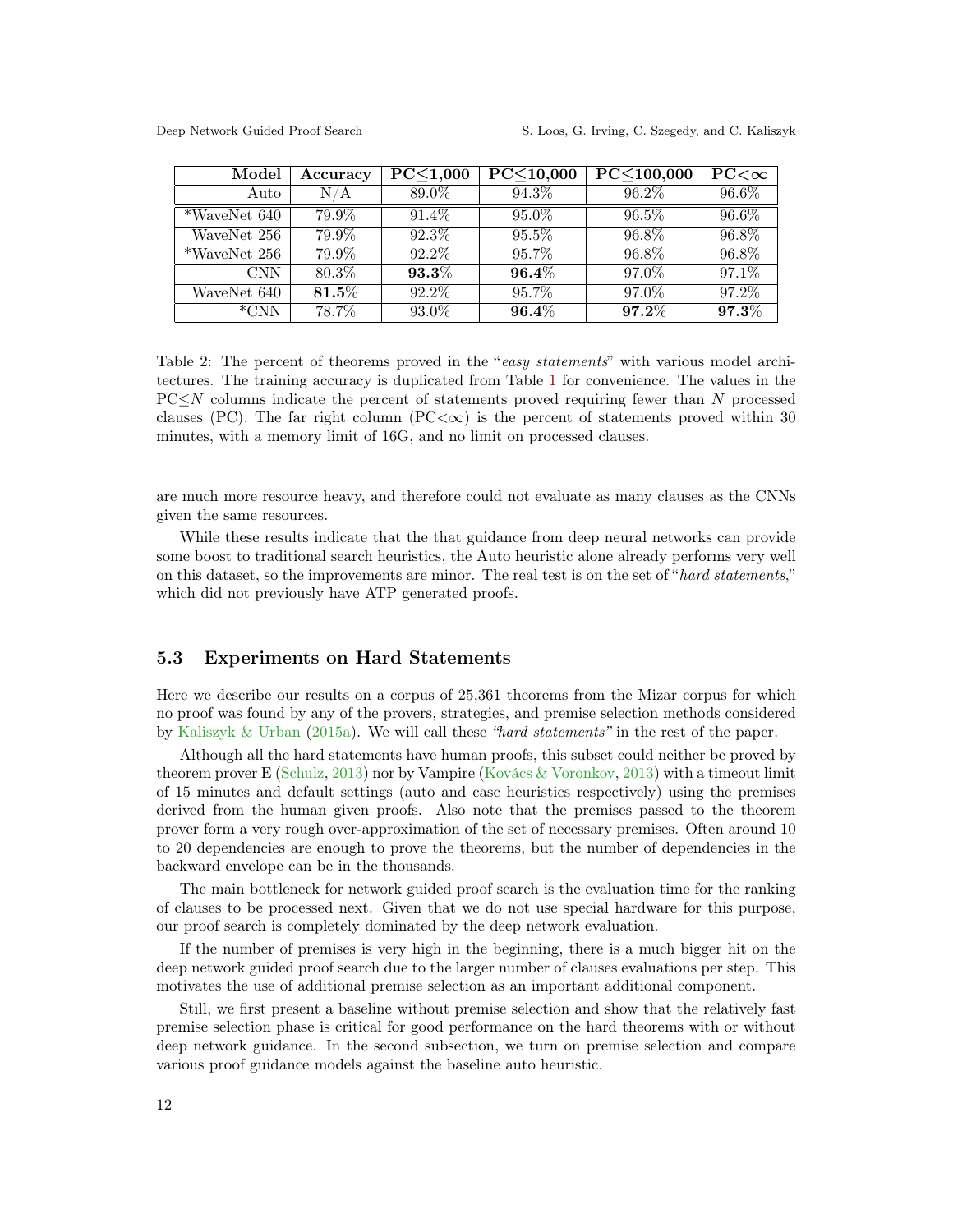<span id="page-12-0"></span>

|                 | without premise selection | with premise selection |
|-----------------|---------------------------|------------------------|
| unguided        | 145                       | 458                    |
| guided (hybrid) | 137                       | 383                    |

Table 3: Number of hard theorems proved with various combinations of premise selection and (unswitched) proof guidance. Note that even when our proof guidance is partial, it still produces worse results than the variant without deep network guidance. This is due to the slowness of deep network evaluation. The sole purpose of this table is to highlight the importance of premise selection for the hard statements. In other experiments, we concentrate on the twophase "switched" approach that combines guided and unguided search in a sequential fashion and outperforms both unguided search and hybrid guidance without the switch.

#### 5.3.1 The Importance of Premise Selection

Here we start with a comparison of four different approaches on the hard statements. These include guided and unguided proof search with and without premise selection.

For premise selection, we use the character level model from the DeepMath paper [\(Alemi](#page-14-3) [et al.,](#page-14-3) [2016\)](#page-14-3). The model is a very similar model to our convolutional proof guidance model, but was trained on premise-conclusion pairs from a training set that was randomly chosen from the 56% ATP-proved statements. One main difference is that our proof guidance convolutional network is word level with an embedding learned for each token, whereas the premise selection network takes character sequences as input. This limits quality, as the DeepMath paper suggests that using a word level model with definitional embeddings gives the best results. We have opted for the lower quality character level premise selection model for simplicity.

After premise selection we run four proof attempts: first the premises are ranked by the model scores and the top 32, 64, 128, and 256 different premises selected (as long as the original number of premises is not exceeded). We run E prover using the selected set of premises as long as it does not find a proof. We stop searching for a proof when a proof is found for any subset of the premises.

The experimental results are given in Table [3.](#page-12-0) We give experimental evidence that the switched approach outperforms the unguided proof search. We have tested two different premise selection models to get a feel for the variability and complementarity of the results. It turns out that different premise selection models even with the same architecture can introduce a lot of variations that can lead to different number of theorems proved, but can result in choices that complement each other well and help the proof search process by increasing the diversity of starting set of premises.

#### 5.3.2 Comparison of Model Performance on Hard Statements

All the proof guidance methods employed the two-phase approach that first runs a hybrid network-guided phases for 20 minutes, followed by a standard heuristics based phase for 10 minutes.

Here we tried two different premise selection models "DeepMath 1" and "DeepMath 2" using the same character level convolutional architecture as the best character level model described in [\(Alemi et al.,](#page-14-3) [2016\)](#page-14-3). This way, we can evaluate the stability of result with respect to the premise selection strategy. One can see that although the two models are trained the same way and have comparable quality, they result in significantly different sets of theorems proved, but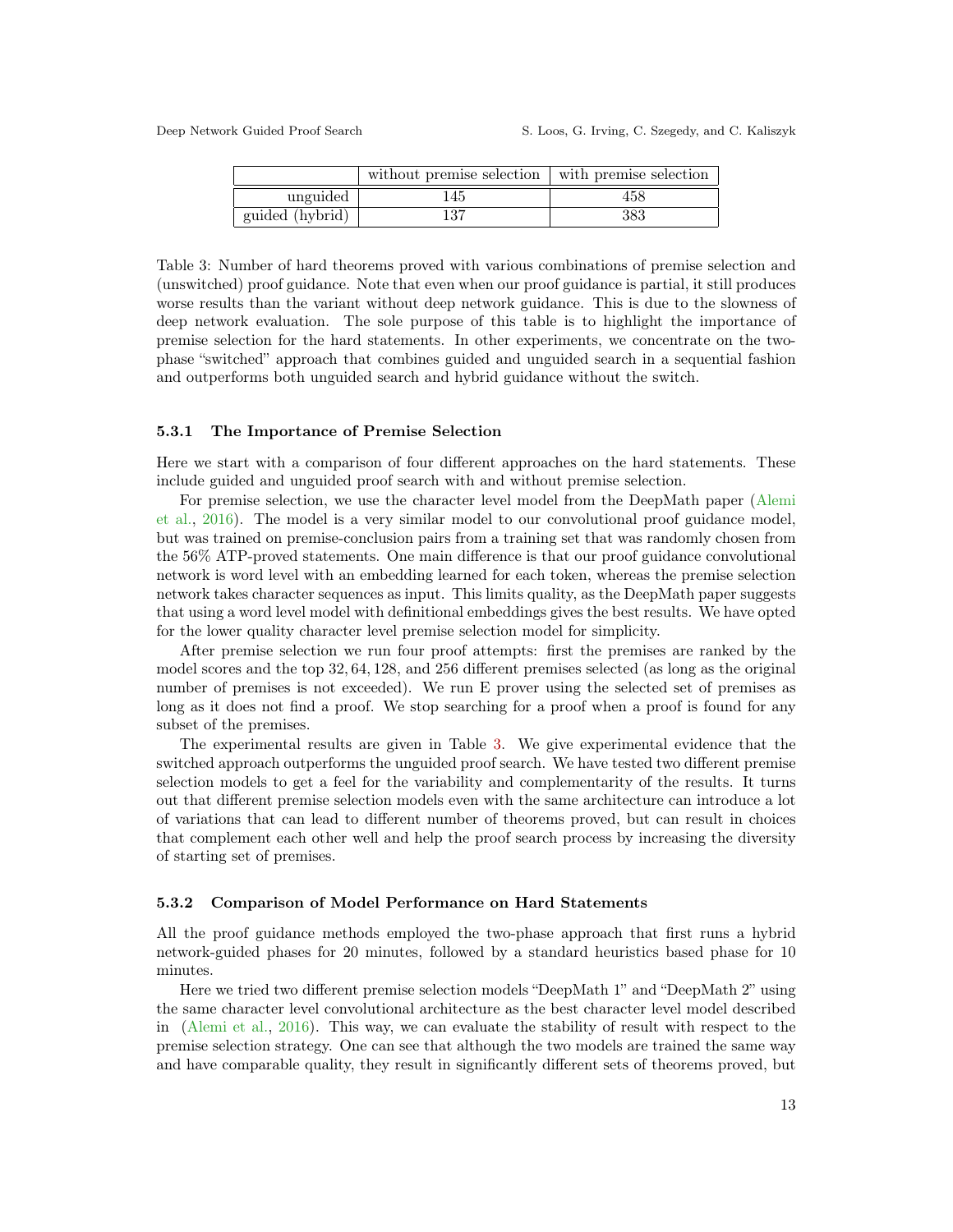<span id="page-13-0"></span>

| Model            | DeepMath 1 | DeepMath 2 | Union of 1 and 2 |
|------------------|------------|------------|------------------|
| Auto             | 578        | 581        | 674              |
| *WaveNet 640     | 644        | 612        | 767              |
| $*$ WaveNet 256  | 692        | 712        | 864              |
| WaveNet 640      | 629        | 685        | 997              |
| $*CNN$           | 905        | 812        | 1,057            |
| CNN              | 839        | 935        | 1,101            |
| unique)<br>Total | 1,451      | 1,458      | 1,712            |

Table 4: Number of theorems proved out of the 25,361 hard theorems, proved with various combinations of premise selection (DeepMath 1 & 2) and clause selection guidance. The last column shows the union of theorems proved with either premise selection step method in the given row. The size of the union of the all theorems proved by methods in this in this table is 1,712 (6.8%). The number of theorems proved by the deep network guided methods is 1,665  $(6.6\%).$ 

the number of theorems proved using both models is very similar and the "switch" strategy using the simpler CNN performed best for both premise selection and proof guidance by a significant margin.

The experimental results are given in Table [4.](#page-13-0) The CNN models use a simple three layer convolutional networks to rank the unprocessed clauses while the WaveNet models use the WaveNet architecture which is significantly slower to evaluate, but produced better proxy metrics on the holdout set. Note that the simple convolutional network based approach proves 86% more theorems than the unguided approach (4.34% versus 2.33% of the hard statements). The overall number the statements proved by any means in this paper (including the use of non-switched neural guidance) is 1,866 which is 7.36% of all the hard statements.

## 6 Conclusion

We have demonstrated the feasibility of guiding first-order logic proof search by augmenting the given clause selection method with ranking by deep neural networks. With a properly engineered mixture of neural guidance and hand-crafted search strategies, we get significant improvements in first-order logic prover performance, especially for theorems that are harder and require deeper search.

Due to the slowness of neural network evaluation, our method leads to an increased number of successful proofs only if we utilize it in a two-phase approach where a deep network guided phase is followed by a faster combinatorial search with given clauses selected quickly using the existing hand-crafted clause selection strategies.

Additionally, we established that both the prediction accuracy of the deep network and its speed are important for increased proving power. For example, our WaveNet model yields higher accuracy on the holdout set than a simple convolutional network, but due to its much higher computational cost, when used as a clause scorer in E prover, it still proves fewer theorems under the same time constraints than the cheaper but lower quality convolutional network.

Currently our approach is computationally expensive, and we allow 30 minutes per proof compared to 15 minutes for previous work. However, this extra time does not significantly help existing heuristics unless combined with neural proof guidance (see appendix). This suggests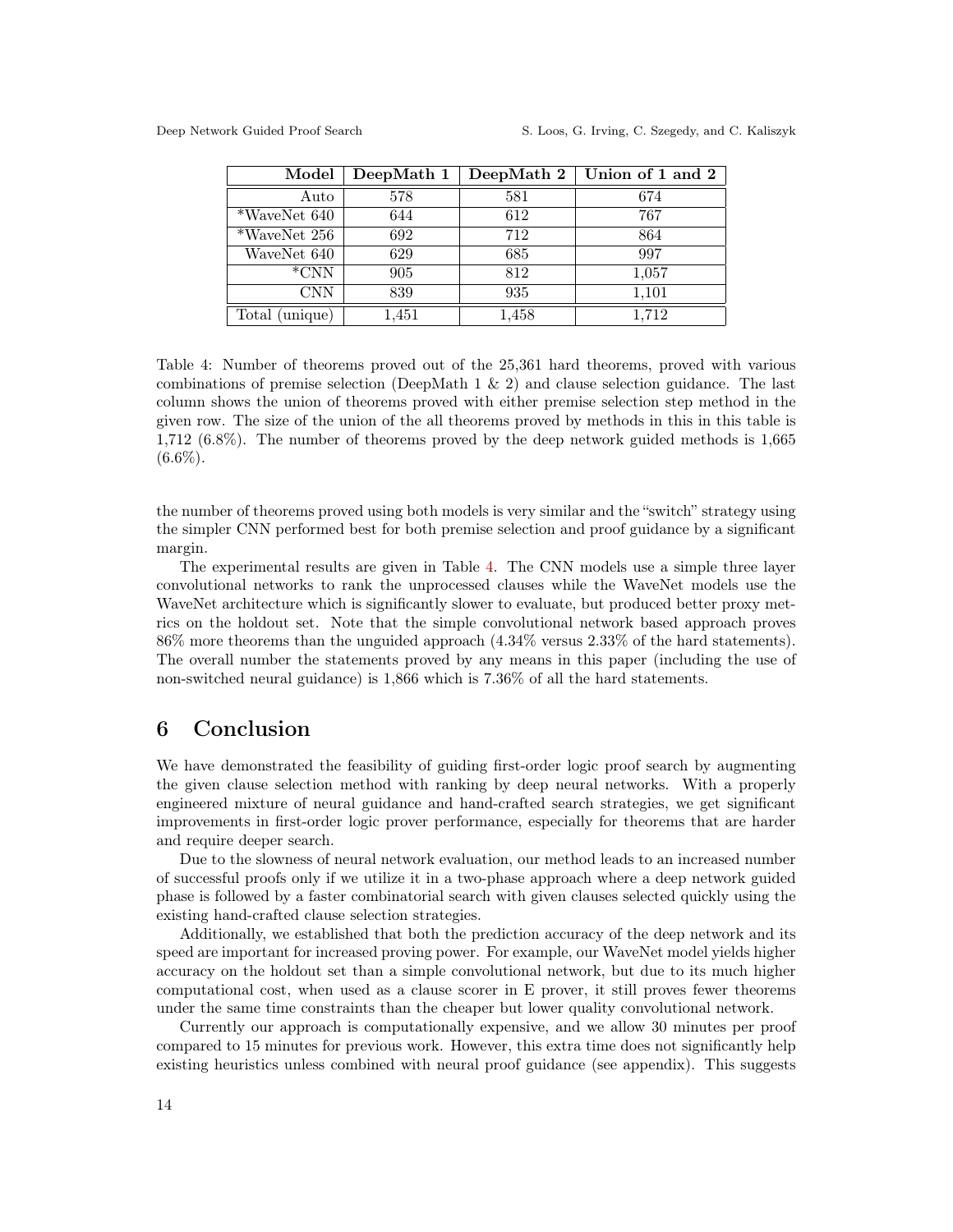that the neural guidance represents a substantial improvement in constraining the search space. Moreover, we expect that the inroads of specialized hardware for deep learning will mitigate much of the computational overhead. This would allow higher performing models to play their strength with dramatic efficiency and quality gains in the future.

Our approach is just the first step of applying deep learning to guiding combinatorial search processes and it is arguable that working with a purely syntactic input format the derived set of features is not strong enough to create a semantically relevant representation of mathematical content. Besides improving theorem proving, our approach has the exciting potential to generate higher quality training data for systems that study the behavior of formulas under a set of logical transformations. This could enable learning representation of formulas in ways that consider the semantics not just the syntactic properties of mathematical content and can make decisions based on their behavior during proof search.

## References

- <span id="page-14-5"></span>Martín Abadi, Ashish Agarwal, Paul Barham, Eugene Brevdo, Zhifeng Chen, Craig Citro, Greg S. Corrado, Andy Davis, Jeffrey Dean, Matthieu Devin, Sanjay Ghemawat, Ian Goodfellow, Andrew Harp, Geoffrey Irving, Michael Isard, Yangqing Jia, Rafal Jozefowicz, Lukasz Kaiser, Manjunath Kudlur, Josh Levenberg, Dan Mané, Rajat Monga, Sherry Moore, Derek Murray, Chris Olah, Mike Schuster, Jonathon Shlens, Benoit Steiner, Ilya Sutskever, Kunal Talwar, Paul Tucker, Vincent Vanhoucke, Vijay Vasudevan, Fernanda Viégas, Oriol Vinyals, Pete Warden, Martin Wattenberg, Martin Wicke, Yuan Yu, and Xiaoqiang Zheng. Tensor-Flow: Large-scale machine learning on heterogeneous systems, 2015. Software available from <tensorflow.org>.
- <span id="page-14-2"></span>Jesse Alama, Daniel Kühlwein, and Josef Urban. Automated and Human Proofs in General Mathematics: An Initial Comparison. In Nikolaj Bjørner and Andrei Voronkov (eds.), LPAR, volume 7180 of LNCS, pp. 37–45. Springer, 2012. ISBN 978-3-642-28716-9.
- <span id="page-14-3"></span>Alexander A Alemi, Francois Chollet, Geoffrey Irving, Niklas Een, Christian Szegedy, and Josef Urban. Deepmath-deep sequence models for premise selection. In Advances in Neural Information Processing Systems, pp. 2235–2243, 2016.
- <span id="page-14-0"></span>Serge Autexier and Dieter Hutter. Structure formation in large theories. In Manfred Kerber, Jacques Carette, Cezary Kaliszyk, Florian Rabe, and Volker Sorge (eds.), Intelligent Computer Mathematics - International Conference, CICM 2015, Washington, DC, USA, July 13-17, 2015, Proceedings, volume 9150 of LNCS, pp. 155–170. Springer, 2015.
- <span id="page-14-4"></span>Grzegorz Bancerek, Czesław Byliński, Adam Grabowski, Artur Korniłowicz, Roman Matuszewski, Adam Naumowicz, Karol Pąk, and Josef Urban. Mizar: State-of-the-art and beyond. In Manfred Kerber, Jacques Carette, Cezary Kaliszyk, Florian Rabe, and Volker Sorge (eds.), Intelligent Computer Mathematics - International Conference, CICM 2015, Washington, DC, USA, July 13-17, 2015, Proceedings, volume 9150 of LNCS, pp. 261– 279. Springer, 2015. doi: 10.1007/978-3-319-20615-8. URL [http://dx.doi.org/10.1007/](http://dx.doi.org/10.1007/978-3-319-20615-8) [978-3-319-20615-8](http://dx.doi.org/10.1007/978-3-319-20615-8).
- <span id="page-14-1"></span>Jasmin Christian Blanchette, Cezary Kaliszyk, Lawrence C. Paulson, and Josef Urban. Hammering towards QED. J. Formalized Reasoning,  $9(1):101-148$ , 2016. doi: 10.6092/issn. 1972-5787/4593. URL <http://dx.doi.org/10.6092/issn.1972-5787/4593>.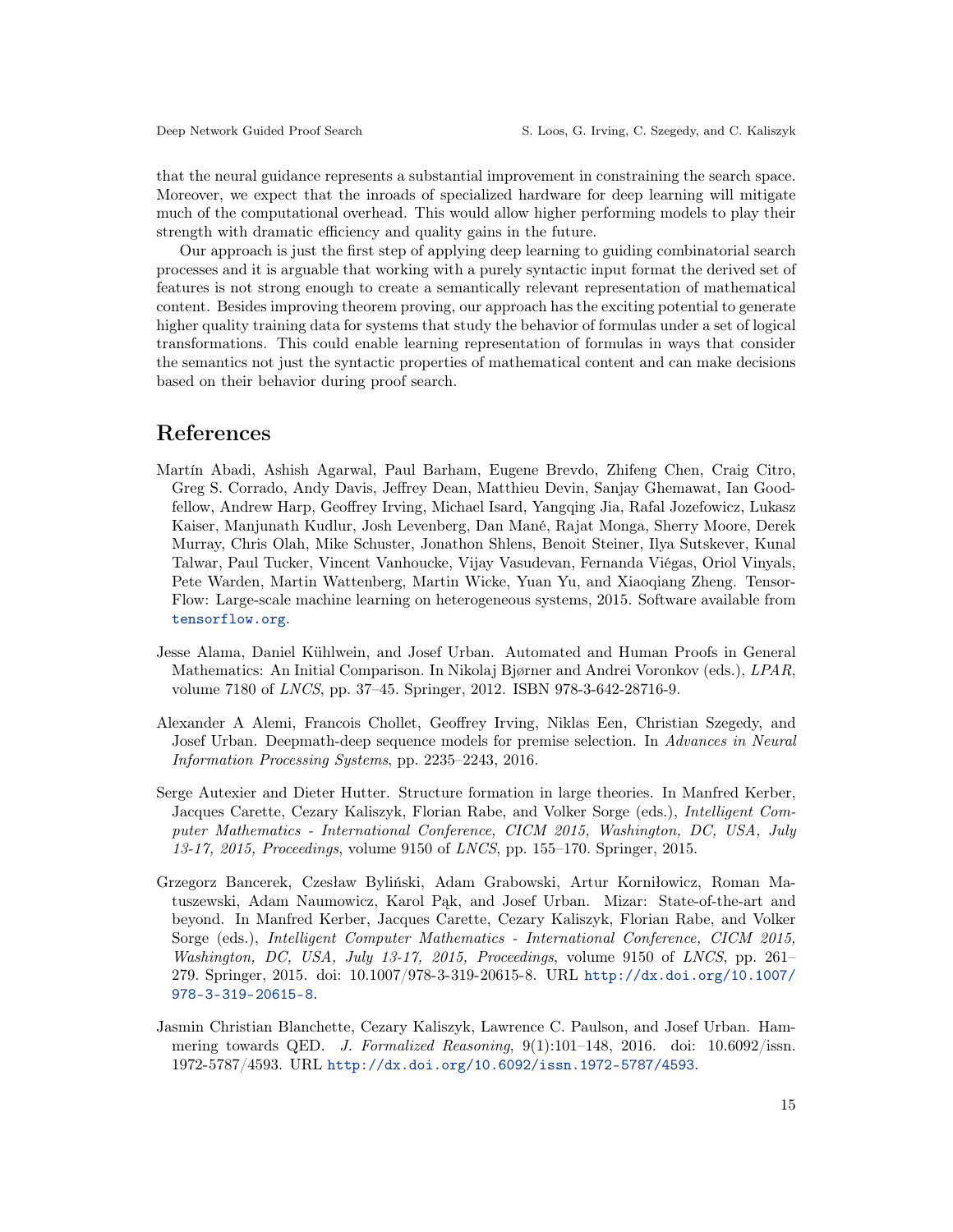- <span id="page-15-12"></span>Chris Olah. Understanding LSTM networks, 2015. URL [https://colah.github.io/posts/](https://colah.github.io/posts/2015-08-Understanding-LSTMs) [2015-08-Understanding-LSTMs](https://colah.github.io/posts/2015-08-Understanding-LSTMs).
- <span id="page-15-8"></span>Junyoung Chung, Caglar Gulcehre, Kyunghyun Cho, and Yoshua Bengio. Gated feedback recurrent neural networks. arXiv preprint arXiv:1502.02367, 2015.
- <span id="page-15-6"></span>Jörg Denzinger, Matthias Fuchs, Christoph Goller, and Stephan Schulz. Learning from Previous Proof Experience. Technical Report AR99-4, Institut für Informatik, Technische Universität München, 1999.
- <span id="page-15-7"></span>Michael Färber and Chad E. Brown. Internal guidance for Satallax. In Nicola Olivetti and Ashish Tiwari (eds.), International Joint Conference on Automated Reasoning (IJCAR 2016), volume 9706 of LNCS, pp. 349–361. Springer, 2016. doi: 10.1007/978-3-319-40229-1.
- <span id="page-15-10"></span>Christoph Goller and Andreas Kuchler. Learning task-dependent distributed representations by backpropagation through structure. In Neural Networks, 1996., IEEE International Conference on, volume 1, pp. 347–352. IEEE, 1996.
- <span id="page-15-5"></span>Adam Grabowski, Artur Korniłowicz, and Adam Naumowicz. Mizar in a nutshell. J. Formalized Reasoning, 3(2):153–245, 2010.
- <span id="page-15-2"></span>Adam Grabowski, Artur Korniłowicz, and Adam Naumowicz. Four decades of Mizar - foreword. J. Autom. Reasoning, 55(3):191–198, 2015. doi: 10.1007/s10817-015-9345-1. URL [http:](http://dx.doi.org/10.1007/s10817-015-9345-1) [//dx.doi.org/10.1007/s10817-015-9345-1](http://dx.doi.org/10.1007/s10817-015-9345-1).
- <span id="page-15-1"></span>Thomas C. Hales, Mark Adams, Gertrud Bauer, Dat Tat Dang, John Harrison, Truong Le Hoang, Cezary Kaliszyk, Victor Magron, Sean McLaughlin, Thang Tat Nguyen, Truong Quang Nguyen, Tobias Nipkow, Steven Obua, Joseph Pleso, Jason Rute, Alexey Solovyev, An Hoai Thi Ta, Trung Nam Tran, Diep Thi Trieu, Josef Urban, Ky Khac Vu, and Roland Zumkeller. A formal proof of the Kepler conjecture. CoRR, abs/1501.02155, 2015. URL <http://arxiv.org/abs/1501.02155>.
- <span id="page-15-0"></span>John Harrison, Josef Urban, and Freek Wiedijk. History of interactive theorem proving. In Jörg H. Siekmann (ed.), Computational Logic, volume 9 of Handbook of the History of Logic, pp. 135 – 214. North-Holland, 2014. doi: http://dx.doi.org/10.1016/ B978-0-444-51624-4.50004-6. URL [http://www.sciencedirect.com/science/article/](http://www.sciencedirect.com/science/article/pii/B9780444516244500046) [pii/B9780444516244500046](http://www.sciencedirect.com/science/article/pii/B9780444516244500046).
- <span id="page-15-4"></span>Kaiming He, Xiangyu Zhang, Shaoqing Ren, and Jian Sun. Deep residual learning for image recognition. arXiv preprint arXiv:1512.03385, 2015.
- <span id="page-15-3"></span>Geoffrey Hinton, Li Deng, Dong Yu, George E Dahl, Abdel-rahman Mohamed, Navdeep Jaitly, Andrew Senior, Vincent Vanhoucke, Patrick Nguyen, Tara N Sainath, and Brian Kingsbury. Deep neural networks for acoustic modeling in speech recognition: The shared views of four research groups. IEEE Signal Processing Magazine, 29(6):82–97, 2012a.
- <span id="page-15-11"></span>Geoffrey E Hinton, Nitish Srivastava, Alex Krizhevsky, Ilya Sutskever, and Ruslan R Salakhutdinov. Improving neural networks by preventing co-adaptation of feature detectors.  $arXiv$ preprint arXiv:1207.0580, 2012b.
- <span id="page-15-9"></span>Cezary Kaliszyk and Josef Urban. MizAR 40 for Mizar 40. J. Autom. Reasoning, 55(3): 245–256, 2015a. doi: 10.1007/s10817-015-9330-8. URL [http://dx.doi.org/10.1007/](http://dx.doi.org/10.1007/s10817-015-9330-8) [s10817-015-9330-8](http://dx.doi.org/10.1007/s10817-015-9330-8).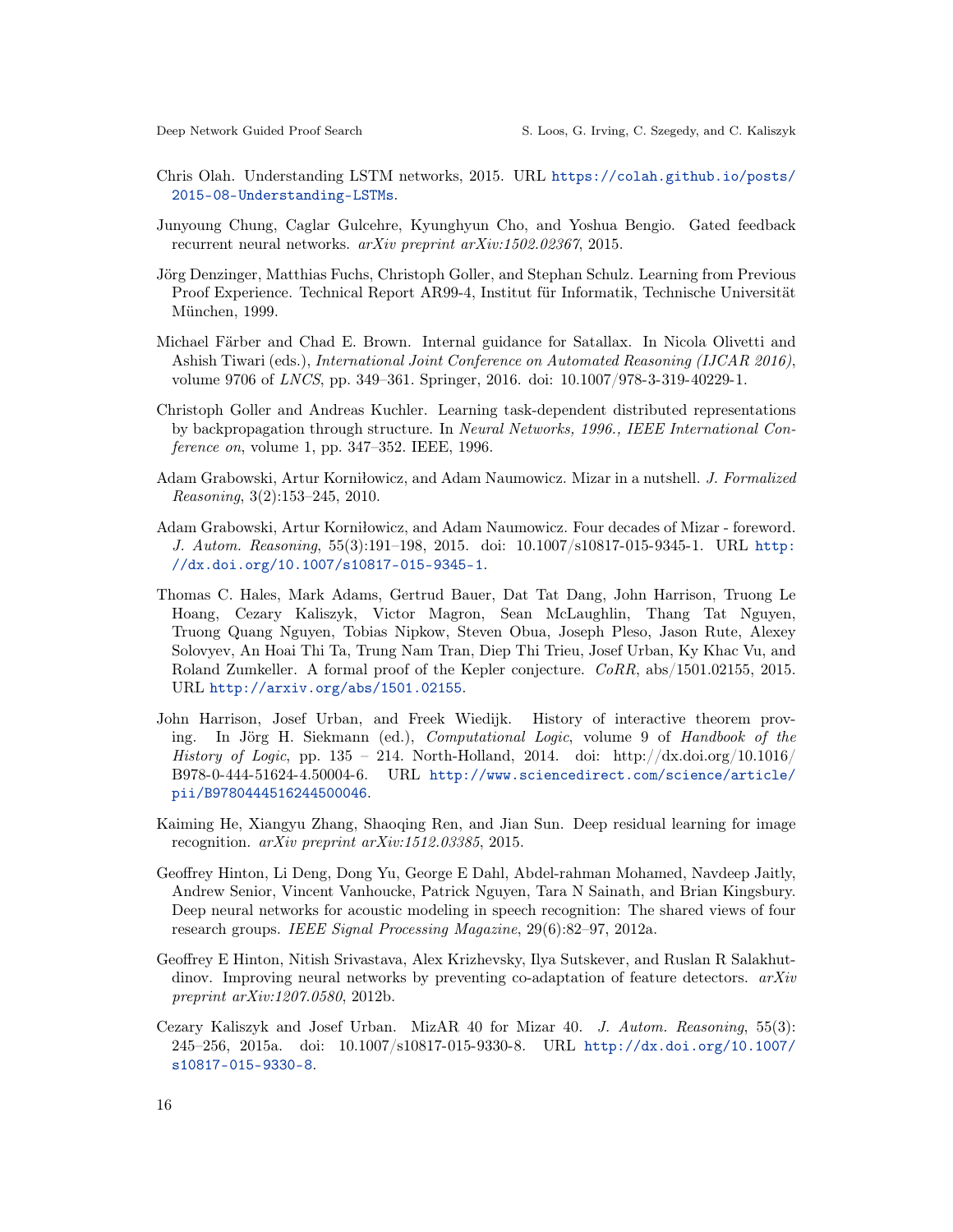- <span id="page-16-8"></span>Cezary Kaliszyk and Josef Urban. FEMaLeCoP: Fairly efficient machine learning connection prover. In Martin Davis, Ansgar Fehnker, Annabelle McIver, and Andrei Voronkov (eds.), Logic for Programming, Artificial Intelligence, and Reasoning - 20th International Conference, LPAR-20 2015, volume 9450 of LNCS, pp. 88–96. Springer, 2015b. ISBN 978- 3-662-48898-0. doi: 10.1007/978-3-662-48899-7\_7. URL [http://dx.doi.org/10.1007/](http://dx.doi.org/10.1007/978-3-662-48899-7_7) [978-3-662-48899-7\\_7](http://dx.doi.org/10.1007/978-3-662-48899-7_7).
- <span id="page-16-4"></span>Yoon Kim. Convolutional neural networks for sentence classification. *arXiv preprint* arXiv:1408.5882, 2014.
- <span id="page-16-12"></span>Diederik Kingma and Jimmy Ba. Adam: A method for stochastic optimization. *arXiv preprint* arXiv:1412.6980, 2014.
- <span id="page-16-1"></span>Gerwin Klein, June Andronick, Kevin Elphinstone, Gernot Heiser, David Cock, Philip Derrin, Dhammika Elkaduwe, Kai Engelhardt, Rafal Kolanski, Michael Norrish, Thomas Sewell, Harvey Tuch, and Simon Winwood. seL4: formal verification of an operating-system kernel. Commun. ACM, 53(6):107–115, 2010.
- <span id="page-16-0"></span>Laura Kovács and Andrei Voronkov. First-order theorem proving and Vampire. In Natasha Sharygina and Helmut Veith (eds.), CAV, volume 8044 of LNCS, pp. 1–35. Springer, 2013. ISBN 978-3-642-39798-1.
- <span id="page-16-5"></span>Alex Krizhevsky, Ilya Sutskever, and Geoffrey E Hinton. Imagenet classification with deep convolutional neural networks. In Advances in neural information processing systems, pp. 1097–1105, 2012.
- <span id="page-16-2"></span>Daniel Kühlwein, Twan van Laarhoven, Evgeni Tsivtsivadze, Josef Urban, and Tom Heskes. Overview and evaluation of premise selection techniques for large theory mathematics. In Bernhard Gramlich, Dale Miller, and Uli Sattler (eds.), IJCAR, volume 7364 of LNCS, pp. 378–392. Springer, 2012. ISBN 978-3-642-31364-6.
- <span id="page-16-3"></span>Yann LeCun, Léon Bottou, Yoshua Bengio, and Patrick Haffner. Gradient-based learning applied to document recognition. Proceedings of the IEEE, 86(11):2278–2324, 1998.
- <span id="page-16-9"></span>Norman Megill. Metamath: A Computer Language for Pure Mathematics. Lulu Press, Morrisville, North Carolina, 2007. ISBN 978-1-4116-3724-5. URL [http://us.metamath.org/](http://us.metamath.org/downloads/metamath.pdf) [downloads/metamath.pdf](http://us.metamath.org/downloads/metamath.pdf).
- <span id="page-16-6"></span>Aäron van den Oord, Sander Dieleman, Heiga Zen, Karen Simonyan, Oriol Vinyals, Alex Graves, Nal Kalchbrenner, Andrew Senior, and Koray Kavukcuoglu. Wavenet: A generative model for raw audio. arXiv preprint arXiv:1609.03499, 2016.
- <span id="page-16-10"></span>Tim Rocktäschel and Sebastian Riedel. Learning knowledge base inference with neural theorem provers. 5th Workshop on Automated Knowledge Base Construction (AKBC) 2016, 2016.
- <span id="page-16-11"></span>Tim Rocktäschel, Edward Grefenstette, Karl Moritz Hermann, Tomáš Kočisk`y, and Phil Blunsom. Reasoning about entailment with neural attention.  $arXiv$  preprint  $arXiv:1509.06664$ , 2015.
- <span id="page-16-7"></span>Stephan Schulz. Learning search control knowledge for equational deduction, volume 230 of DISKI. Infix Akademische Verlagsgesellschaft, 2000. ISBN 978-3-89838-230-4.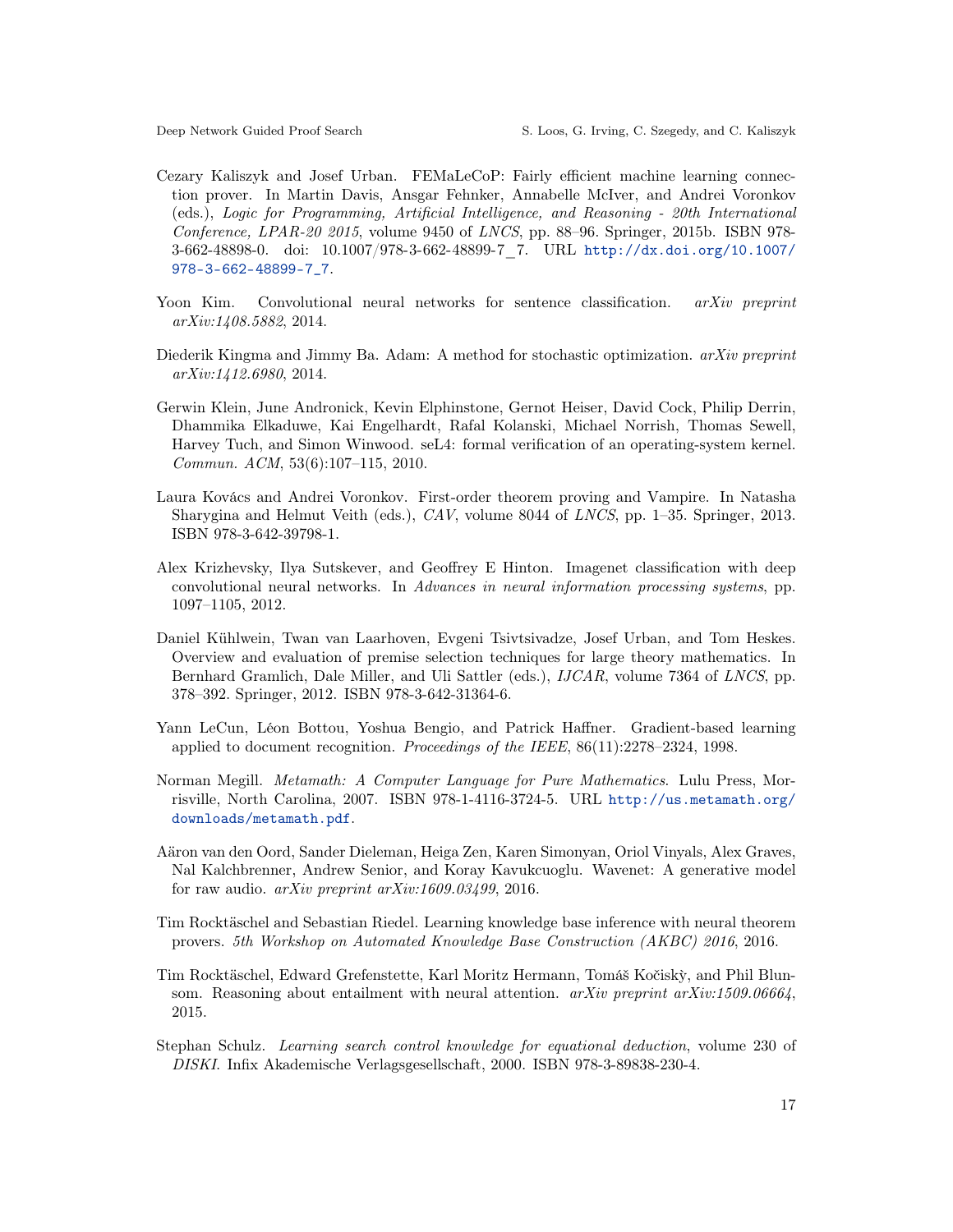- <span id="page-17-4"></span>Stephan Schulz. System description: E 1.8. In Kenneth L. McMillan, Aart Middeldorp, and Andrei Voronkov (eds.), Logic for Programming, Artificial Intelligence, and Reasoning - 19th International Conference, LPAR-19, volume 8312 of LNCS, pp. 735–743. Springer, 2013. ISBN 978-3-642-45220-8. doi: 10.1007/978-3-642-45221-5\_49. URL [http://dx.doi.org/](http://dx.doi.org/10.1007/978-3-642-45221-5_49) [10.1007/978-3-642-45221-5\\_49](http://dx.doi.org/10.1007/978-3-642-45221-5_49).
- <span id="page-17-11"></span>Stephan Schulz. E 1.9.1 User Manual (preliminary version), 2016. URL [http://www.lehre.](http://www.lehre.dhbw-stuttgart.de/~sschulz/WORK/E_DOWNLOAD/V_1.9.1/eprover.pdf) [dhbw-stuttgart.de/~sschulz/WORK/E\\_DOWNLOAD/V\\_1.9.1/eprover.pdf](http://www.lehre.dhbw-stuttgart.de/~sschulz/WORK/E_DOWNLOAD/V_1.9.1/eprover.pdf).
- <span id="page-17-6"></span>David Silver, Aja Huang, Chris J Maddison, Arthur Guez, Laurent Sifre, George Van Den Driessche, Julian Schrittwieser, Ioannis Antonoglou, Veda Panneershelvam, Marc Lanctot, et al. Mastering the game of go with deep neural networks and tree search. Nature, 529 (7587):484–489, 2016.
- <span id="page-17-9"></span>Richard Socher, Cliff C Lin, Chris Manning, and Andrew Y Ng. Parsing natural scenes and natural language with recursive neural networks. In Proceedings of the 28th international conference on machine learning (ICML-11), pp. 129–136, 2011.
- <span id="page-17-0"></span>Geoff Sutcliffe. The TPTP problem library and associated infrastructure. J. Autom. Reasoning, 43(4):337–362, 2009. doi: 10.1007/s10817-009-9143-8. URL [http://dx.doi.org/10.1007/](http://dx.doi.org/10.1007/s10817-009-9143-8) [s10817-009-9143-8](http://dx.doi.org/10.1007/s10817-009-9143-8).
- <span id="page-17-7"></span>Christian Suttner and Wolfgang Ertel. Automatic acquisition of search guiding heuristics. In International Conference on Automated Deduction, pp. 470–484. Springer, 1990.
- <span id="page-17-5"></span>Christian Szegedy, Wei Liu, Yangqing Jia, Pierre Sermanet, Scott Reed, Dragomir Anguelov, Dumitru Erhan, Vincent Vanhoucke, and Andrew Rabinovich. Going deeper with convolutions. In Proceedings of the IEEE Conference on Computer Vision and Pattern Recognition, pp. 1–9, 2015.
- <span id="page-17-10"></span>Kai Sheng Tai, Richard Socher, and Christopher D Manning. Improved semantic representations from tree-structured long short-term memory networks. arXiv preprint arXiv:1503.00075, 2015.
- <span id="page-17-2"></span>Josef Urban. MPTP 0.2: Design, implementation, and initial experiments. J. Autom. Reasoning, 37(1-2):21–43, 2006. doi: 10.1007/s10817-006-9032-3. URL [http://dx.doi.org/10.](http://dx.doi.org/10.1007/s10817-006-9032-3) [1007/s10817-006-9032-3](http://dx.doi.org/10.1007/s10817-006-9032-3).
- <span id="page-17-3"></span>Josef Urban, Jiří Vyskočil, and Petr Štěpánek. MaLeCoP: Machine learning connection prover. In Kai Brünnler and George Metcalfe (eds.), TABLEAUX, volume 6793 of LNCS, pp. 263– 277. Springer, 2011. ISBN 978-3-642-22118-7.
- <span id="page-17-1"></span>Markus Wenzel. Isar - A generic interpretative approach to readable formal proof documents. In Yves Bertot, Gilles Dowek, André Hirschowitz, Christine Paulin-Mohring, and Laurent Théry (eds.), Theorem Proving in Higher Order Logics, 12th International Conference, TPHOLs'99, volume 1690 of LNCS, pp. 167–184. Springer, 1999.
- <span id="page-17-8"></span>Daniel Whalen. Holophrasm: a neural automated theorem prover for higher-order logic.  $arXiv$ preprint arXiv:1608.02644, 2016.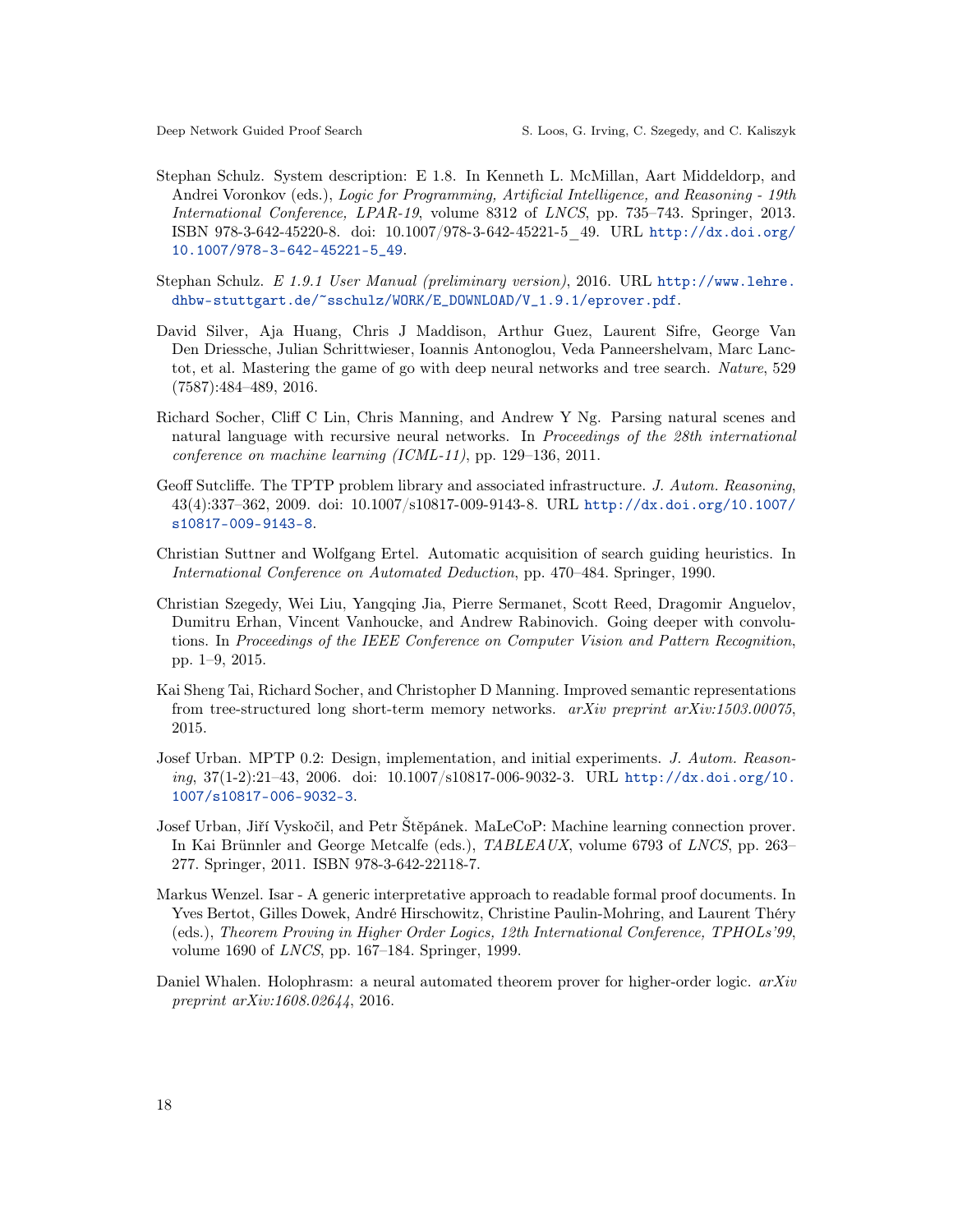# Appendix

## Selecting Auto Baseline

Here we compare several hybrid selection heuristics that are built into E prover. In the paper, we use as a baseline the hybrid heuristic that performs best on our holdout set.

First we run E prover on our holdout set with the  $-\text{auto flag.}$  When this flag is enabled, E prover chooses a (hybrid) selection heuristic dynamically based on features of the conjecture. It also dynamically chooses a term ordering and a literal selection strategy [\(Schulz,](#page-17-11) [2016\)](#page-17-11).

We found that in 52.5% of the proofs generated with the  $-\text{auto flag}$ , the Auto208 heuristic is used. When we use only the Auto208 heuristic on the full dataset with 4G of memory and a 600 second timeout, it proves more theorems than the --auto flag, as shown in Figure [5.](#page-18-0)

In Section [5.2.1,](#page-9-1) we introduce a switched approach, which first runs a hybrid heuristic, and then as the theorem prover runs out of resources, switches to the Auto208 selection heuristic. To ensure that any benefit we gain is not due to the switching itself, we also experiment here with switching between two built-in heuristics. The --auto flag uses the Auto200 heuristic in 5.9% of proofs on our holdout set, making it the second-most used heuristic. In Table [5](#page-19-0) we show that switching from the Auto200 to the Auto208 heuristic has very little impact on the final result. The "Auto200x150K; Auto208" first runs Auto200 for up to 150K processed clauses, then runs Auto208 for the remainder (similarly for 75K). We select 150K processed clauses, as it is the median number of processed clauses for unsuccessful proofs using Auto208.

<span id="page-18-0"></span>

Figure 5: The percentage of unsuccessful proofs at various processed clause limits using E prover selection heuristics. Final values with no processed clause limit are presented in Table [5.](#page-19-0)